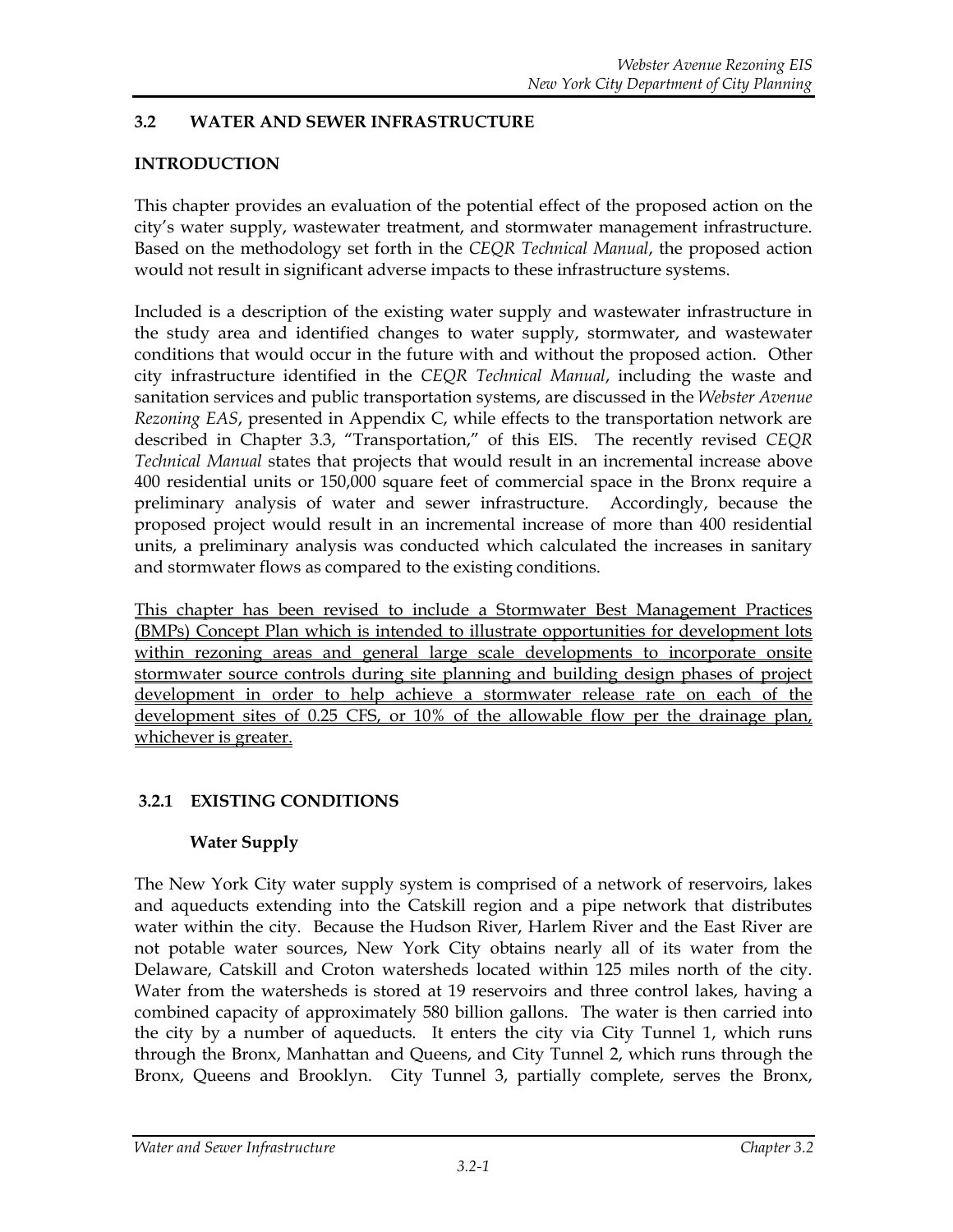Manhattan and Queens, and when fully complete, will terminate in Brooklyn. Staten Island obtains its water from the Richmond Tunnel, an extension of City Tunnel 2.

Once in the city, the three aqueducts distribute water into a network of water mains. Water mains up to 96-inches in diameter feed smaller mains, such as 8-, 12-, and 20-inch mains, that deliver water to their final destination. These are the same mains that provide water to fire hydrants. Nearly all of the water reaches its consumers by gravity alone although some four percent, generally located at the outer limits of the system where in-line pressure is the lowest, at high elevations or at a pressure extremity such as Far Rockaway, is pumped to its final destination. Pressure regulators throughout the city monitor and control the water pressure.

The New York City Department of Environmental Protection (NYCDEP) estimates that New York City consumes approximately 1.3 billion gallons of water per day. Given this supply capacity, the *CEQR Technical Manual* notes the unlikelihood that any particular action would result in a significant adverse impact on the city's water supply or water pressure.

In the existing condition, uses on the projected development sites include 10 dwelling units, 47,626 sf of retail space, 12,265 sf of office space, 3,000 sf of community facility space, and 84,238 sf of industrial/manufacturing area. The anticipated water usage for these areas is calculated using the consumption rates in the following table.

Based on the *CEQR Technical Manual* consumption rates*,* it is estimated that the existing facilities consume approximately 54,336 gallons per day (gpd) of water for domestic uses and 25,012 gpd of water for air conditioning for a total of 79,348 gpd (0.08 million gallons per day [mgd]) of water. These results are summarized in Table 3.2-1.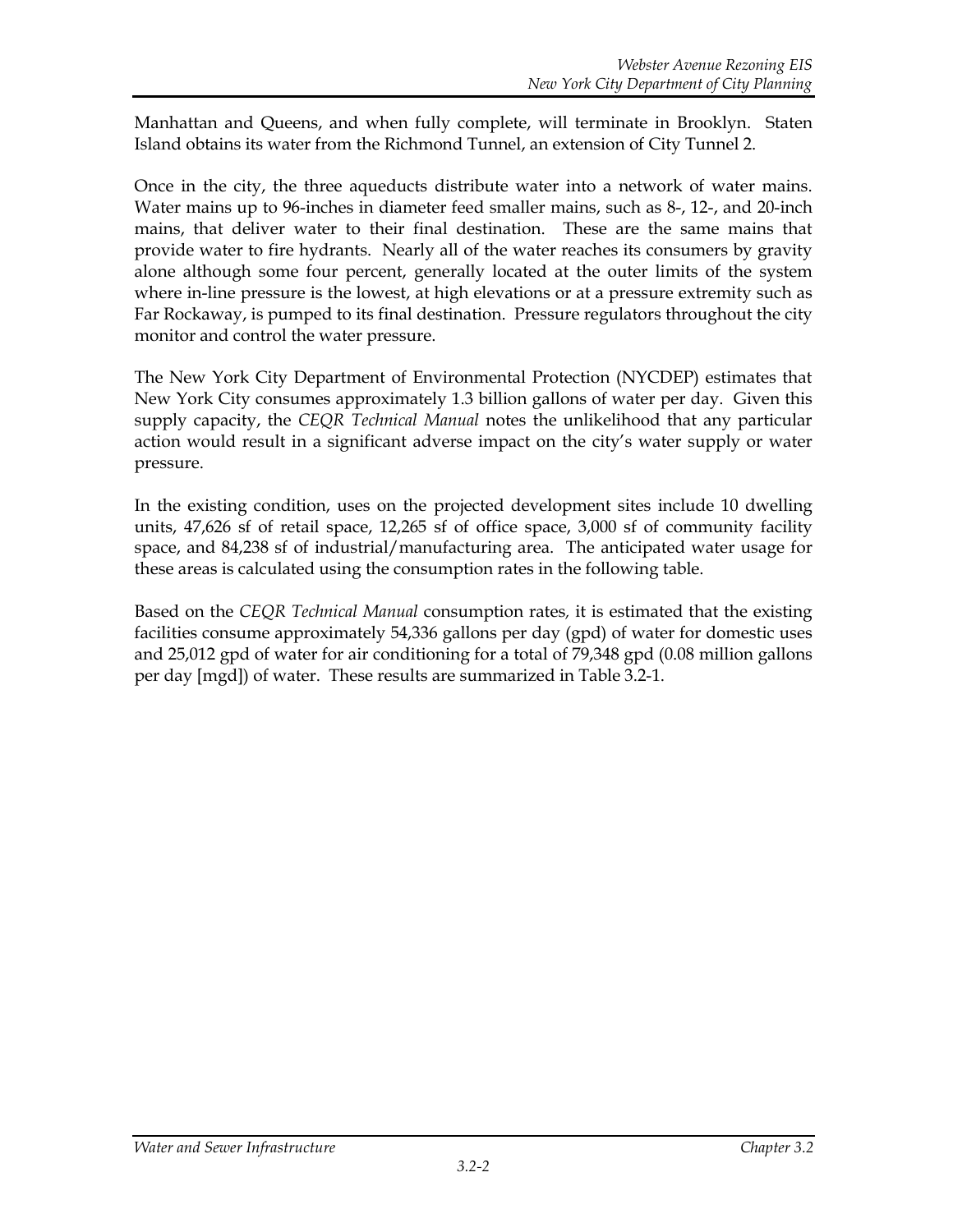|                                   |                                                                                |                   | <b>Existing Conditions</b>               |                           |  |  |
|-----------------------------------|--------------------------------------------------------------------------------|-------------------|------------------------------------------|---------------------------|--|--|
| <b>Land Use</b>                   | Rate <sup>1</sup>                                                              | Area (sf)         | Water/<br>Wastewater<br>Generation (gpd) | Air Conditioning<br>(gpd) |  |  |
| Residential <sup>2</sup>          | Domestic: 100 gpd/person<br>$(242$ gpd/DU)<br>Air Conditioning: 0 gpd/sf       | 10 DUs            | 2,420                                    | N/A                       |  |  |
| Retail/ Public Use <sup>3</sup>   | Domestic: 0.24 gpd/sf<br>Air Conditioning: 0.17 gpd/sf                         | 47,626            | 11,430                                   | 8,096                     |  |  |
| Office                            | Domestic: 0.10 gpd/sf<br>Air Conditioning: 0.17 gpd/sf                         | 12,265            | 1,227                                    | 2,085                     |  |  |
| Hotel <sup>4</sup>                | Domestic: 120 gpd/rm/occup<br>$(0.60$ gpd/sf)<br>Air Conditioning: 0.17 gpd/sf | $\boldsymbol{0}$  | $\mathbf{0}$                             | $\theta$                  |  |  |
| Community Facility <sup>5</sup>   | Domestic: 0.17 gpd/sf<br>Air Conditioning: 0.17 gpd/sf                         | 3,000             | 510                                      | 510                       |  |  |
| Industrial/Manufacturing6         | Domestic: 2,000 gpd/acre<br>$(0.46$ gpd/sf)<br>Air Conditioning: 0.17 gpd/sf   | 84,238            | 38,749                                   | 14,320                    |  |  |
|                                   | <b>Water Consumption Subtotals</b>                                             |                   | 54,336                                   | 25,012                    |  |  |
| <b>Sewage Generation Subtotal</b> |                                                                                | 54,336            |                                          |                           |  |  |
|                                   | <b>Total Water Consumption</b>                                                 |                   | 79,348 (0.08 mgd)                        |                           |  |  |
|                                   | <b>Total Wastewater Generation</b>                                             | 54,336 (0.05 mgd) |                                          |                           |  |  |

**Table 3.2-1: Existing Water Consumption and Wastewater Generation Due to Land Uses on the Projected Development Sites**

**Notes:**

1- Consumption rates obtained from *CEQR Technical Manual* unless otherwise indicated.

2- Assumes 100 gpd/person. The average household size for the proposed rezoning area is 2.42 persons per dwelling unit (DU) (2000 Census). This equates to 242 gpd/DU.

3- Use group is comprised of retail, Food Retail Expansion to Support Health (FRESH) food stores, and restaurant space.

4- Assumes 120 gpd/room/occupant, 400 sf per room and 2 occupants per room, which equates to 0.60 gpd/sf.

5- Assumes retail/public use consumption rates.

6- Use group includes automotive-related, storage, and other (non-categorizable) uses. Source: Willets Point Development Plan FEIS, 2008.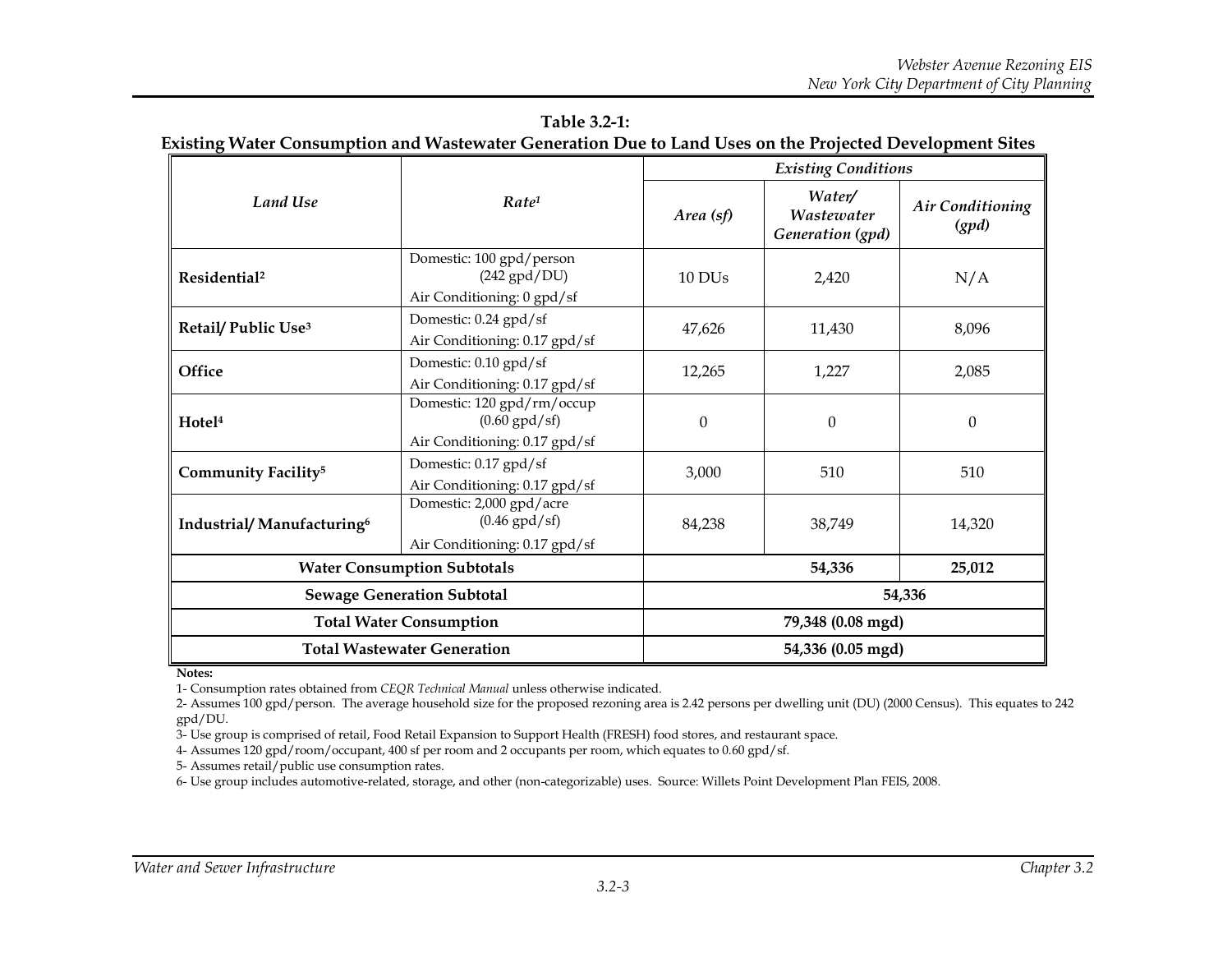# **Wastewater Treatment**

According to the *CEQR Technical Manual* wastewater is considered to include sanitary sewage, wastewater generated by industries, and stormwater. Water used for air conditioning generates a negligible amount of wastewater for it is recirculated or evaporates in the cooling and heating process.

The majority of New York City's wastewater treatment system is comprised of the sewer network beneath the streets and the 14 water pollution control plants (WPCPs) located throughout the city. The majority of the New York City sewers are called combined sewers as they receive sanitary wastewater and stormwater runoff. Wastewater generated in a "drainage basin," the area served by a WPCP, is conveyed through a network of combined sewers to the WPCP.

During dry weather, the WPCP primarily treats sanitary sewage. The average daily flow during dry weather is known as the average "dry-weather flow." WPCPs have treatment capacities set at twice their dry-weather design flow for a limited amount of time. However, because the majority of New York City sewers are combined sewers, they are also the recipients of stormwater and rainwater runoff from impermeable surfaces that generally contain pollutants such as oil and floatable debris. During wet weather, stormwater enters the combined sewer system along with sanitary sewage, and are both treated at a WPCP. During wet weather, rainfall runoff can reach 10 to 50 times the dry weather flow, sometimes well above the WPCP design capacity. To avoid flooding the WPCPs, built-in regulators act as relief valves to direct the excess water to an outfall. During storm events, sanitary sewage entering or already in the combined sewer system, stormwater, and debris can be discharged (or overflowed) untreated into the nearest body of water. This untreated overflow is known as "combined sewer overflow" (CSO).

The proposed rezoning area is located within two northwest Bronx neighborhoods, Bedford Park and Norwood, and generally bounded by East Gun Hill Road to the north, East Fordham Road to the south, the Metro-North Railroad Harlem Line to the east, and Valentine and Rochambeau Avenues to the west (see Chapter 2.0, "Project Description"). The rezoning area is in a combined sewer area and contains some areas with direct drainage to the Bronx River. Wastewater generated in this area is treated at the Wards Island and Hunts Point WPCPs.

All 14 WPCPs in New York City have a State Pollution Discharge Elimination System (SPDES) permitted capacity of 1.8 billion gallons per day. The Wards Island WPCP is regulated by a SPDES permit to treat and discharge up to 275 mgd of wastewater. In 2009, Wards Island WPCP treated between 171 mgd to 210 mgd, an average flow of 184 mgd, with a 91 mgd available capacity. The Hunts Point WPCP has a permit to treat 200 mgd of wastewater daily. The Hunts Point WPCP treated between 105 mgd to 121 mgd, an average flow of 114 mgd, with a capacity of 86 mgd.

Based on the wastewater generation rates provided in Table 3.2-1 and the *CEQR Technical Manual*, existing uses on the projected development sites generate approximately 54,336 gpd (0.05 mgd) of wastewater (Table 3.2-1).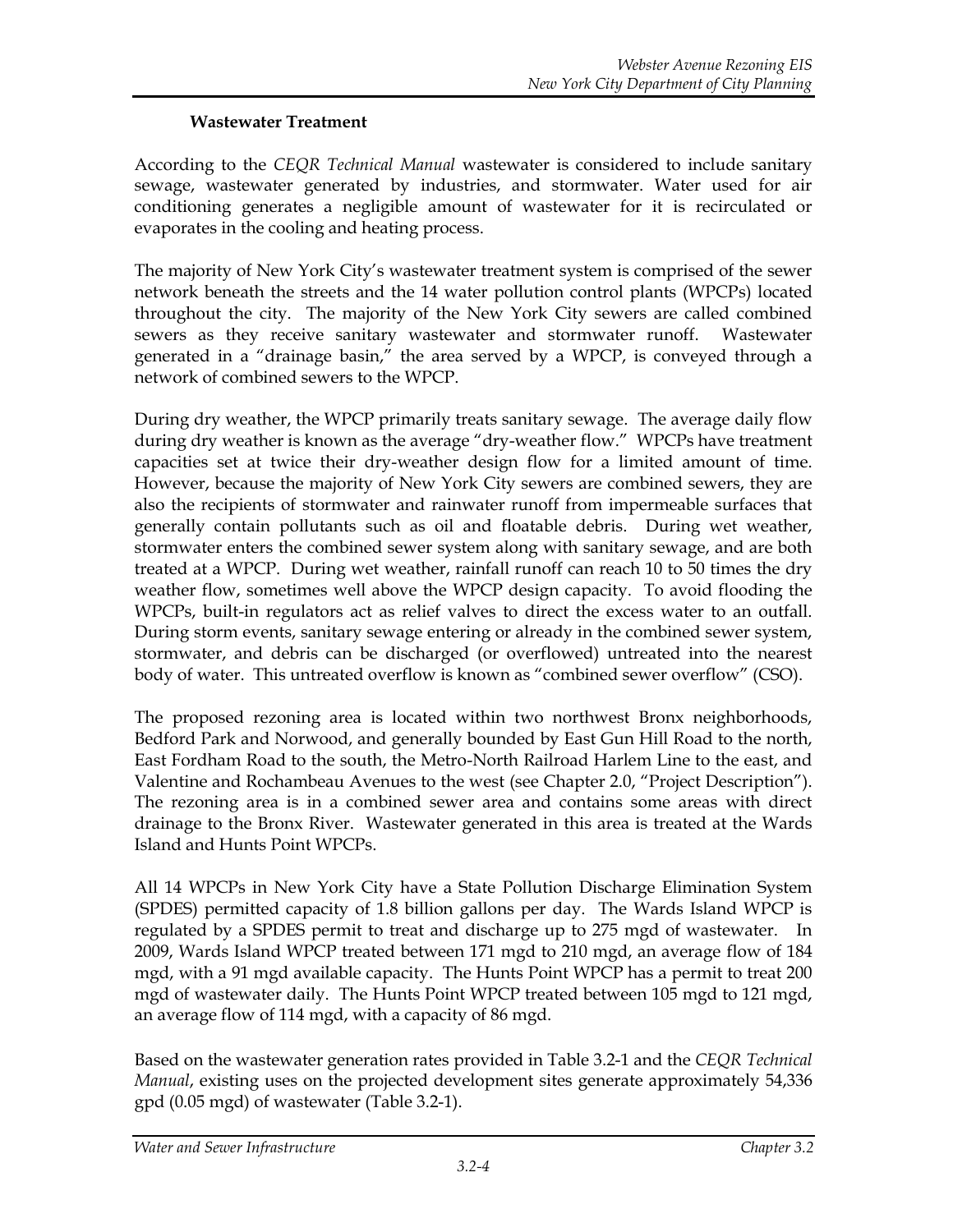#### **Stormwater Management**

Stormwater runoff from impermeable surfaces is collected by catch basins along the street and conveyed by the city's combined sewer system to the Wards Island and Hunts Point WPCPs, as well as direct drainage to the Bronx River. During dry weather, regulators built into the combined sewer system direct flows to interceptor sewers leading to the WPCPs. However, during storm events, the regulators allow only twice the dry-weather design flow into interceptor sewers and the remaining flow is diverted as a CSO to the Bronx River.

In the existing condition, the total site area of the projected development sites consists of 280,374 sf, of which 37 percent (103,807 sf) has the permeability of rooftops, 54 percent (150,150 sf) is covered by hard surface, mostly parking structures, and nine percent (26,417 sf) is covered in grass/ softscapes. Table 3.2-2, "Existing Surface Calculations," contains a breakdown of surface area and runoff coefficient calculations by subcatchment area. For this analysis, the CEQR Sanitary and Stormwater Drainage Calculation Matrix was used to calculate the total volume from the proposed project area to the combined sewer systems during a range of storm events.

|                           |                                     |                   | <b>EXISTING</b>                       |                         |                                                   |                         |
|---------------------------|-------------------------------------|-------------------|---------------------------------------|-------------------------|---------------------------------------------------|-------------------------|
|                           |                                     |                   | <b>WEIGHTED RUNOFF COEFFICIENT, C</b> |                         |                                                   |                         |
|                           | <b>SURFACE TYPE1</b>                | ROOF <sup>2</sup> | PAVT $\&$<br><b>WALKS</b>             | <b>OTHER3</b>           | <b>GRASS &amp;</b><br><b>SOFT</b><br><b>SCAPE</b> | <b>TOTAL</b>            |
|                           | AREA, $\%$                          | 41%               | 0%                                    | 52%                     | 7%                                                | 100%                    |
| Ward's                    | <b>SURFACE AREA, SF</b>             | 96,137            | $\Omega$                              | 123,108                 | 15,297                                            | 234,543                 |
| Island<br>$(WIB-068)$     | <b>RUNOFF</b><br><b>COEFFICIENT</b> | 1.00              | 0.85                                  | 1.00                    | 0.20                                              | 0.95                    |
|                           |                                     |                   |                                       |                         |                                                   |                         |
|                           | AREA, $\%$                          | 1221%             | 0%                                    | 4475%                   | 4536%                                             | 100%                    |
| Hunts<br>Point            | <b>SURFACE AREA, SF</b>             | 4,128<br>6,103    | $\theta$                              | <u>15,094</u><br>21,469 | 15,459934                                         | 34,681<br>28506         |
| $(HP-007)$                | <b>RUNOFF</b><br><b>COEFFICIENT</b> | 1.00              | 0.85                                  | 1.00                    | 0.20                                              | 0.64<br>0.97            |
|                           |                                     |                   |                                       |                         |                                                   |                         |
|                           | AREA, $\%$                          | 329%              | 0%                                    | 570%                    | 1191%                                             | 100%                    |
| <b>Direct</b><br>Drainage | <b>SURFACE AREA, SF</b>             | 3,541<br>1,566    | $\Omega$                              | 6,375<br>$\theta$       | 1,234<br><del>15,759</del>                        | <u>11,150</u><br>17,325 |
| to Bronx<br><b>River</b>  | <b>RUNOFF</b><br><b>COEFFICIENT</b> | 1.00              | 0.85                                  | 1.00                    | 0.20                                              | <u>0.91</u><br>0.27     |

**Table 3.2-2: Existing Surface Calculations**

**Notes:**

**1-** Runoff coefficients for each surface type are as per NYCDEP.

**2-** Total roof areas onsite.

**3-** Other surfaces onsite primarily consist of parking lots which have a runoff coefficient of 1.0, as per NYCDEP.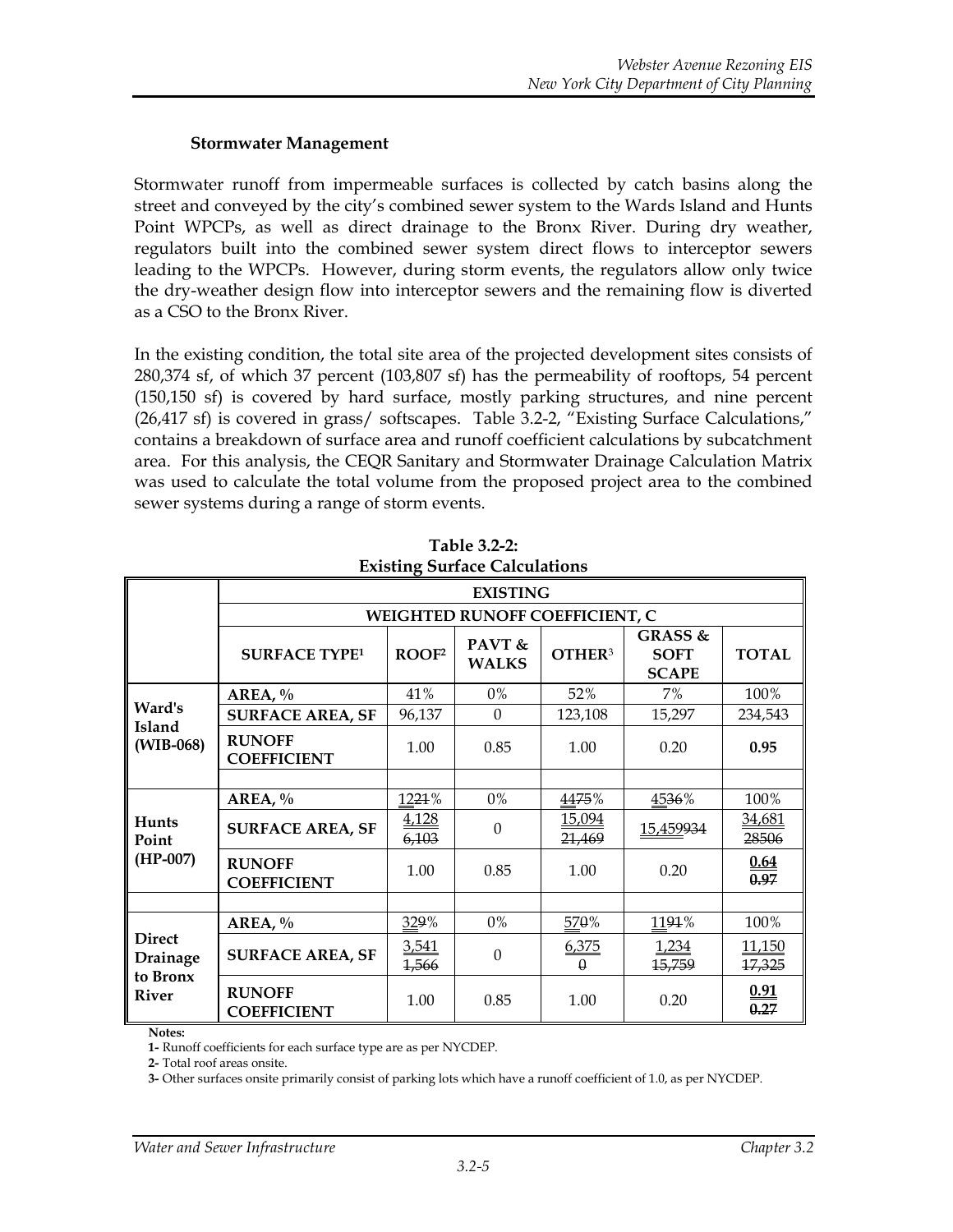The total combined stormwater and wastewater flow generated by the existing uses on the projected development sites are presented in Table 3.2-3 broken down by subcatchment area and direct drainage areas. Runoff in million gallons (MG) are shown in Table 3.2-3. As indicated in this table, the projected development sites together currently generate between 0.00010.0086 and 0.43 MG of stormwater during a range of storm events.

#### **Table 3.2-3: Existing Combined Stormwater and Sanitary, and Direct Drainage Volumes from Project Area during Different Storm Events**

| Rainfall,<br>in | Duration,<br>hr | Total<br>Area $(A)$ ,<br>acre | Weighted<br>Runoff<br>Coefficient (C) | Stormwater<br>to CSS, MG | Daily Sanitary<br>Sewage<br><b>Generation</b> per<br>CEQR TM,<br><b>MGD</b> | Sanitary to<br>CSS, MG |
|-----------------|-----------------|-------------------------------|---------------------------------------|--------------------------|-----------------------------------------------------------------------------|------------------------|
| 0.00            | 3.80            | 5.38                          | 0.95                                  | 0.00                     | 0.0523                                                                      | 0.0083                 |
| 0.40            | 3.80            | 5.38                          | 0.95                                  | 0.06                     | 0.0523                                                                      | 0.0083                 |
| 1.20            | 11.30           | 5.38                          | 0.95                                  | 0.17                     | 0.0523                                                                      | 0.0246                 |
| 2.50            | 19.50           | 5.38                          | 0.95                                  | 0.35                     | 0.0523                                                                      | 0.0425                 |

*Wards Island WPCP*

#### *Hunts Point WPCP*

| Rainfall,<br>in | Duration,<br>hr | <b>Total</b><br>Area $(A)$ ,<br>acre | Weighted<br>Runoff<br>Coefficient (C) | <b>Stormwater</b><br>to CSS, MG | Daily Sanitary<br>Sewage<br>Generation per<br>CEQR TM,<br><b>MGD</b> | Sanitary to<br>CSS, MG |
|-----------------|-----------------|--------------------------------------|---------------------------------------|---------------------------------|----------------------------------------------------------------------|------------------------|
| 0.00            | 3.80            | 0.800.65                             | 0.640.97                              | 0.00                            | 0.00060.0015                                                         | 0.00010.0002           |
| 0.40            | 3.80            | 0.800.65                             | 0.640.97                              | 0.01                            | 0.00060.0015                                                         | 0.00010.0002           |
| 1.20            | 11.30           | 0.800.65                             | 0.640.97                              | 0.02                            | 0.00060.0015                                                         | 0.00030.0007           |
| 2.50            | 19.50           | 0.800.65                             | 0.640.97                              | 0.030.04                        | 0.00060.0015                                                         | 0.00050.0012           |

*Direct Drainage to Bronx River*

| Rainfall,<br>in | Duration,<br>hr | <b>Total</b><br>Area $(A)$ ,<br>acre | Weighted<br>Runoff<br>Coefficient (C) | <b>Stormwater</b><br>to CSS, MG | Daily Sanitary<br>Sewage<br><b>Generation</b> per<br><b>CEQR TM,</b><br><b>MGD</b> | Sanitary to<br>CSS, MG |
|-----------------|-----------------|--------------------------------------|---------------------------------------|---------------------------------|------------------------------------------------------------------------------------|------------------------|
| 0.00            | 3.80            | 0.260.40                             | $0.910 - 27$                          | 0.00                            | 0.00140.0005                                                                       | 0.00020.0001           |
| 0.40            | 3.80            | 0.260.40                             | 0.910.27                              | 0.00                            | 0.00140.0005                                                                       | 0.00020.0001           |
| 1.20            | 11.30           | 0.260.40                             | $0.910 - 27$                          | 0.010.00                        | 0.00140.0005                                                                       | 0.00070.0002           |
| 2.50            | 19.50           | 0.260,40                             | $0.910 - 27$                          | 0.020.01                        | 0.00140.0005                                                                       | 0.00110.0004           |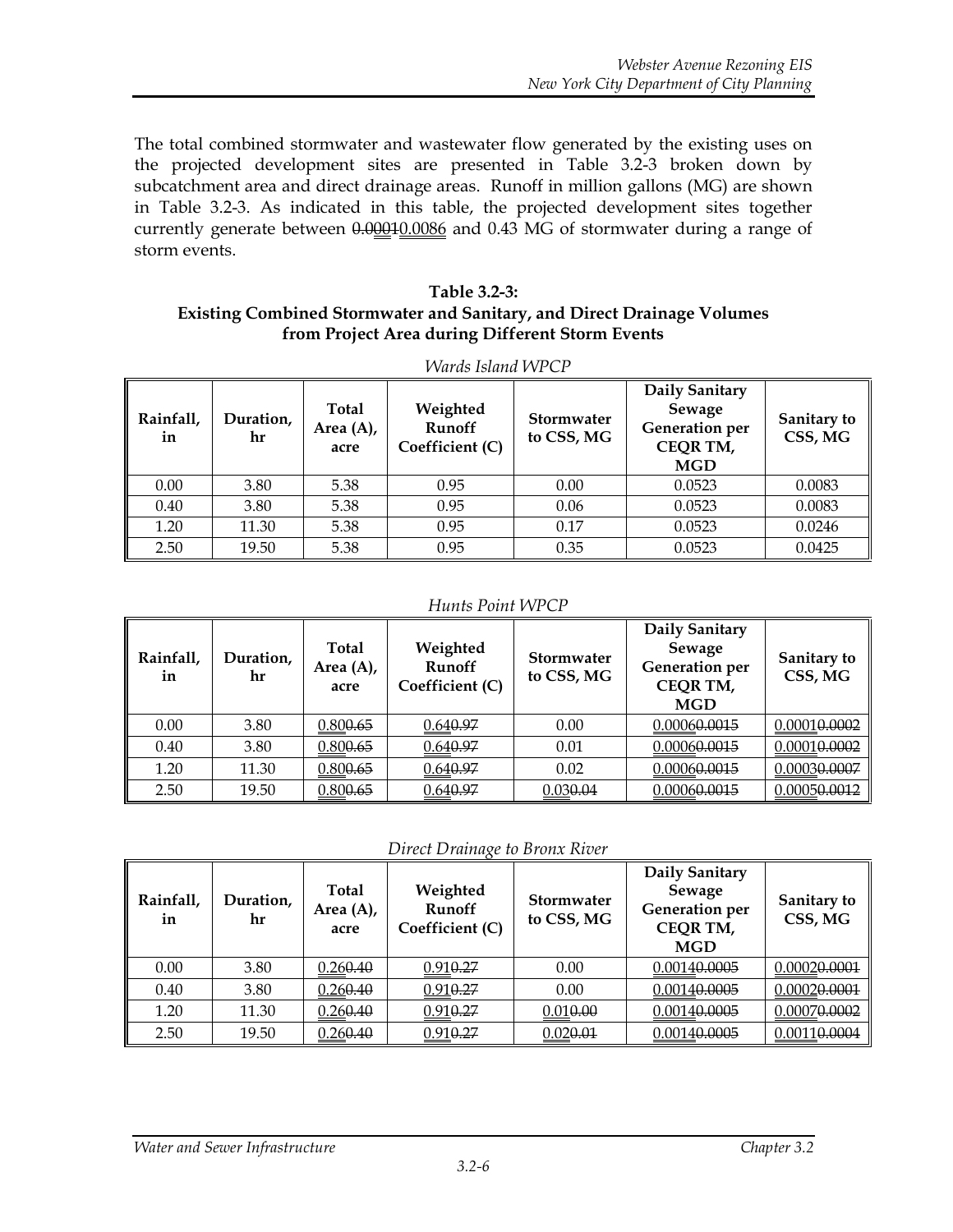Individual development projects are required to manage on-site stormwater runoff in accordance with NYCDEP requirements. To be issued a permit to connect to a city sewer, NYCDEP requires that storm runoff from new developments and certain alterations in excess of the amount allowed under the applicable drainage plan be detained on-site. The method to be used to calculate this amount is described in the NYCDEP document "Criteria for Determination of Detention Facility Volume" (June 2002). Since most of the buildings in the area most likely pre-date NYCDEP requirements, it is likely that there is little or no on-site detention of stormwater within the proposed project area.

## **Water Conservation and WPCP Load Reduction**

During the 1990s, the city instituted a range of water conservation measures in response to excess flow to the city's WPCPs that exceeded the dry weather flow allowed in their respective SPDES permits. Measures included equipping fire hydrants locks to prevent illegal use and requiring that all new plumbing fixtures in the city, including replacements in existing structures and new fixtures in new structures, be of a low-flow design (Local Law No. 29, 1989). The city also implemented a metering program, installing water meters at thousands of properties where water fees had previously been based on property frontage rather than usage. This metering provided a new financial incentive for consumers to conserve. The city also implemented leak detection programs to identify and repair leaks in the water distribution system.

These programs have reduced water demand and the load on the city's WPCPs. At many WPCPs, this reduction has been in an order of magnitude of several million gallons per day. NYCDEP projects that savings from the continued implementation of these conservation measures over the next decade would exceed any increase in water demand from consumers.

# **3.2.2 FUTURE WITHOUT THE PROPOSED ACTION**

In the future without the proposed action, anticipated growth in the vicinity of the Bronx's Bedford Park and Norwood neighborhoods, and development that would occur on the 24 projected sites without the proposed action would result in additional demand for water, wastewater production and stormwater runoff. As identified in Chapter 2.0, "Project Description," the future development without the proposed action would consist of 219 dwelling units, 126,678 sf of retail/ public use space (including restaurants), 128,405 sf of office space, 27,612 of hotel, 40,164 sf of community facility, 168,999 sf of industrial use and 982 parking spaces. In the future without the proposed action, there are also three known developments in the study area that are taken into consideration in the analysis: the McSam Hotel at 3070 Webster Avenue, an NYCSCA Primary/ Intermediate School at 3177 Webster Avenue, the Doe Fund Affordable Housing at 3349/3365 Webster Avenue, and the Peter Jay Sharpe Parking Garage at 2960 Webster Avenue.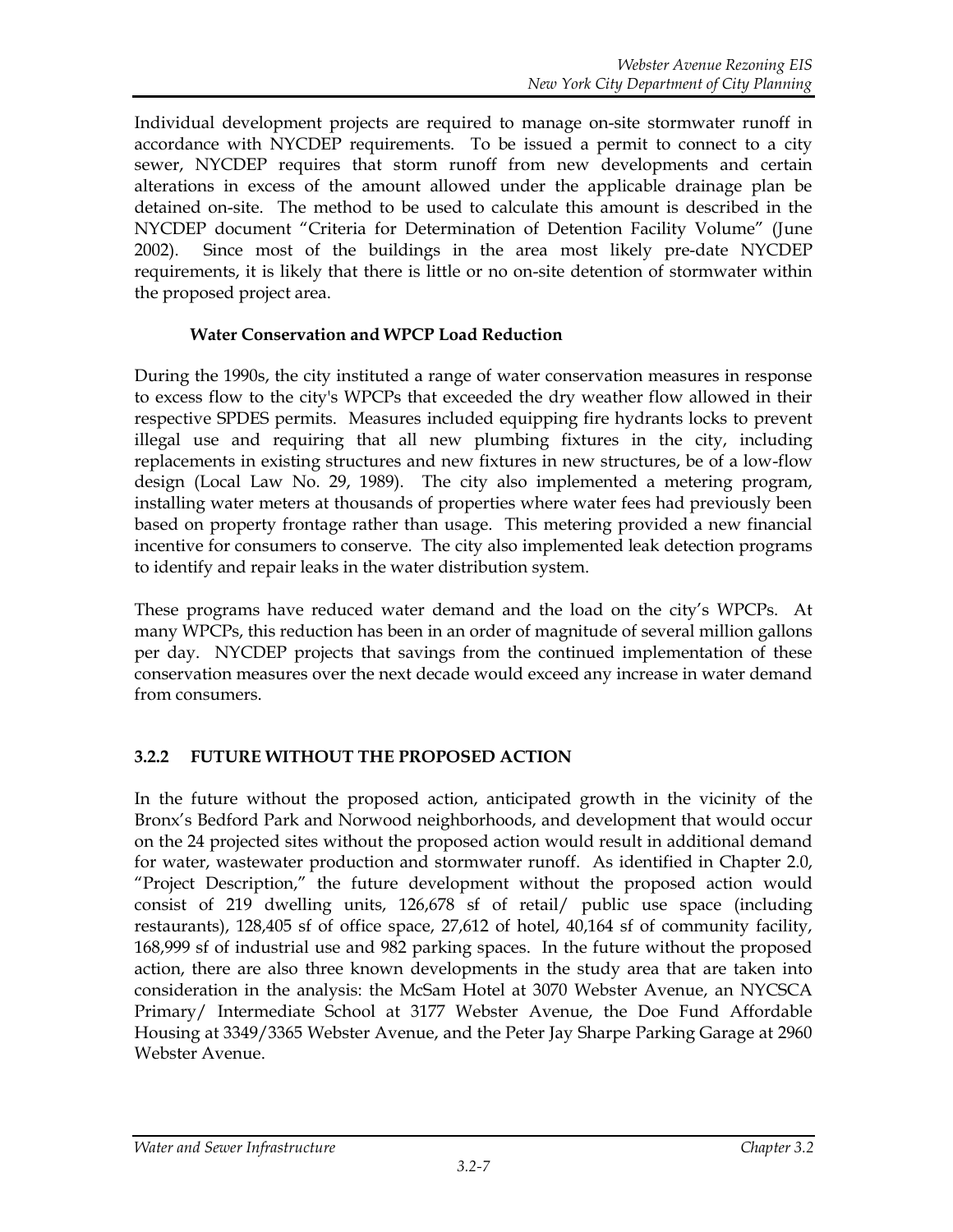# **Water Supply**

In the future without the proposed action, as shown in Table 3.2-4, the water consumption that would occur with the development sites would total approximately 352,643 gpd (0.35 mgd). This represents an increase from the existing conditions of approximately 273,295 gpd (0.27 mgd) or approximately 344 percent over the existing water demand for these sites. As noted previously, New York City consumes approximately 1.3 billion gallons of water per day. Given this level of consumption, this incremental demand of 0.27 mgd would not be large enough to significantly impact the ability of the city's water system to deliver water in the future without the proposed action.

# **Wastewater Treatment**

As indicated on Table 3.2-4, in the future without the proposed action, 260,618 gpd (0.26 mgd) of wastewater would be generated, most of which (approximately 0.19 mgd) would go to Wards Island WPCP. This wastewater generation to Wards Island is 194,286 gpd or approximately 271 percent increment from existing generation. This increment and represents 0.16 percent of the 91 mgd available capacity of the plant. The Wards Island WPCP is, therefore, expected to continue to operate within its design capacity. The wastewater generation to Hunts Point would equal approximately 54,61662,842 gpd  $(0.0550.063 \text{ mgd})$ , which represents  $0.060.07$  percent of the 86 mgd available capacity of the plant. The Hunts Point WPCP is, therefore, expected to continue to operate within its design capacity. The remaining  $0.0120.003$  mgd would be directly discharged to the Bronx River.

# **Stormwater Management**

In the future without the proposed action, stormwater runoff would continue to be collected and directed through the existing combined sewer system and then conveyed to the Wards Island and Hunts Point WPCPs for treatment or direct drainage to the Bronx River. No change in the amount of impervious surfaces is anticipated in the study area, as additional development is expected to occur at the project development sites. Without the proposed action in the future, the majority of sites would experience either new construction or conversion of existing uses. This development would include new residential, retail/ public use, office, community facility and storage/automotive-related uses.

Assuming that the area of impermeable surface within the study area would not change, and since there would be only minimal increase in sanitary flow to the combined sewer, it is anticipated that no significant change in the frequency or duration of CSO events would occur as a result of development within the study area in the future without the proposed action.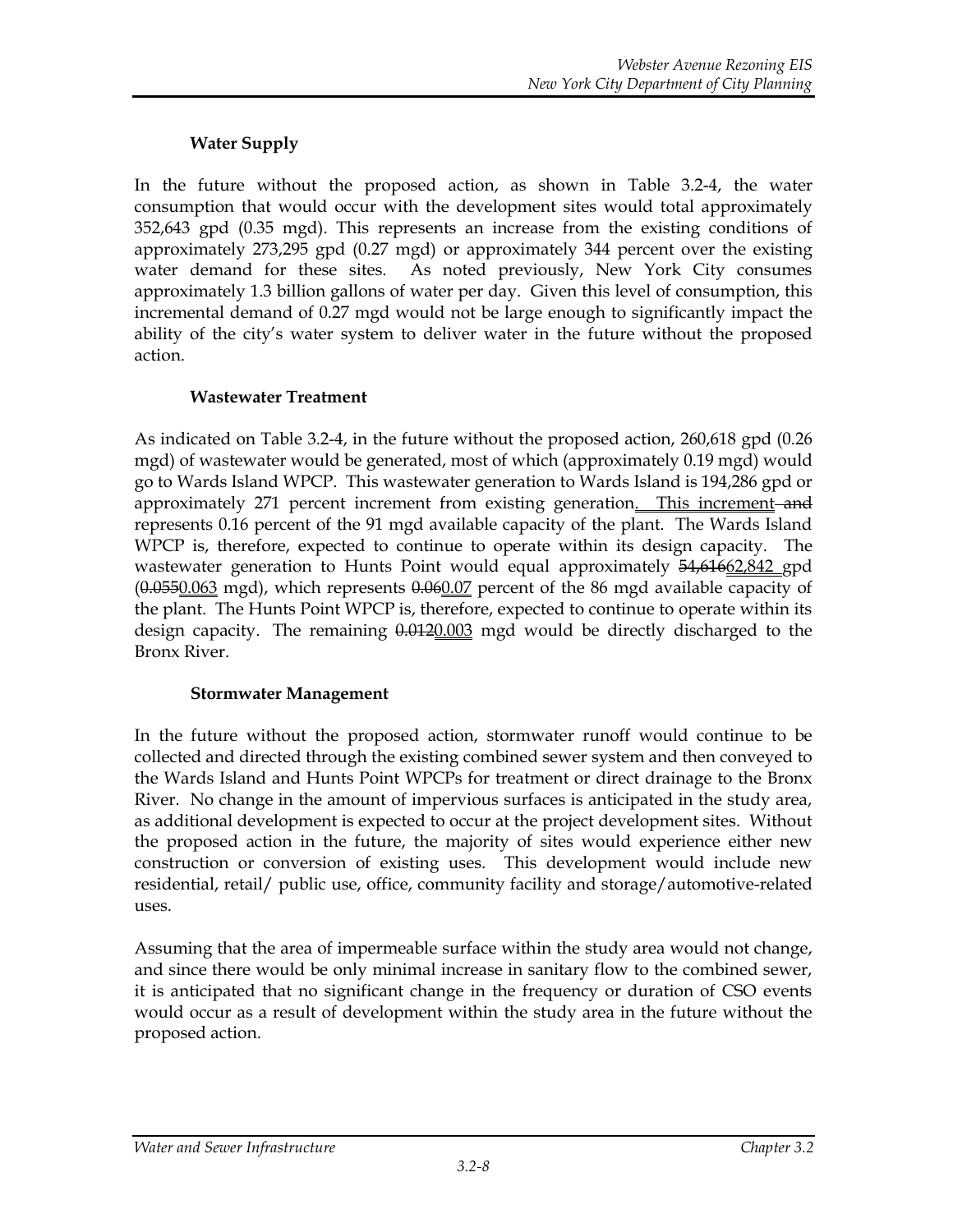|                                    | Water Consumption and Wastewater Generation in the Future Without the Proposed Action |                            |                                             |                              |                                                                |                                             |                              |                                                                                                                |                                             |                              |
|------------------------------------|---------------------------------------------------------------------------------------|----------------------------|---------------------------------------------|------------------------------|----------------------------------------------------------------|---------------------------------------------|------------------------------|----------------------------------------------------------------------------------------------------------------|---------------------------------------------|------------------------------|
| <b>Land Use</b>                    | Rate                                                                                  | <b>Existing Conditions</b> |                                             |                              | <b>Conditions in the Future</b><br>Without the Proposed Action |                                             |                              | Change in Conditions in the<br>Future Without the Proposed<br><b>Action Compared to Existing</b><br>Conditions |                                             |                              |
|                                    |                                                                                       | Area<br>(sf)               | Water/<br>Wastewater<br>Generation<br>(gpd) | Air<br>Conditioning<br>(gpd) | Area<br>(sf)                                                   | Water/<br>Wastewater<br>Generation<br>(gpd) | Air<br>Conditioning<br>(gpd) | Area<br>(sf)                                                                                                   | Water/<br>Wastewater<br>Generation<br>(gpd) | Air<br>Conditioning<br>(gpd) |
| <b>Residential</b>                 | Domestic: 100 gpd/person<br>$(242$ gpd/DU)<br>Air Conditioning: 0 gpd/sf              | 10<br><b>DUs</b>           | 2,420                                       | N/A                          | 359<br><b>DUs</b>                                              | 86,878                                      | N/A                          | 349<br><b>DUs</b>                                                                                              | 84,458                                      | N/A                          |
| Retail/<br><b>Public Use</b>       | Domestic: 0.24 gpd/sf<br>Air Conditioning: 0.17 gpd/sf                                | 47,626                     | 11,430                                      | 8,096                        | 126,678                                                        | 30,403                                      | 21,535                       | 79,052                                                                                                         | 18,973                                      | 13,439                       |
| Office                             | Domestic: 0.10 gpd/sf<br>Air Conditioning: 0.17 gpd/sf                                | 12,265                     | 1,227                                       | 2,085                        | 128,405                                                        | 12,840                                      | 21,829                       | 116,140                                                                                                        | 11,614                                      | 19,744                       |
| Hotel                              | Domestic: 120 gpd/rm/occup<br>$(0.60$ gpd/sf)<br>Air Conditioning: 0.17 gpd/sf        | $\theta$                   | $\Omega$                                    | $\boldsymbol{0}$             | 33,112                                                         | 19,867                                      | 5,629                        | 33,112                                                                                                         | 19,867                                      | 5,629                        |
| Community<br>Facility              | Domestic: 0.17 gpd/sf<br>Air Conditioning: 0.17 gpd/sf                                | 3,000                      | 510                                         | 510                          | 40,164                                                         | 6,828                                       | 6,828                        | 37,164                                                                                                         | 6,318                                       | 6,318                        |
| Industrial/<br>Manufacturing       | Domestic: 2,000 gpd/acre<br>$(0.46$ gpd/sf)<br>Air Conditioning: 0.17 gpd/sf          | 84,238                     | 38,749                                      | 14,320                       | 212,351                                                        | 97,682                                      | 36,100                       | 128,113                                                                                                        | 58,932                                      | 21,779                       |
| <b>Schools</b>                     | Domestic: 10 gpd/ seat<br>Air Conditioning: 0.17 gpd/sf                               | $\theta$                   | $\mathbf{0}$                                | $\boldsymbol{0}$             | 612<br><b>Seats</b>                                            | 6,120                                       | 104                          | 612<br><b>Seats</b>                                                                                            | 6,120                                       | 104                          |
| <b>Water Consumption Subtotals</b> |                                                                                       |                            | 54,336                                      | 25,012                       |                                                                | 260,618                                     | 92,025                       |                                                                                                                | 206,282                                     | 67,013                       |
| <b>Sewage Generation Subtotal</b>  |                                                                                       |                            | 54,336                                      |                              | 260,618                                                        |                                             |                              |                                                                                                                | 206,282                                     |                              |
| <b>Total Water Consumption</b>     |                                                                                       | 79,348 (0.08 mgd)          |                                             | 352,643 (0.35 mgd)           |                                                                |                                             | 273,295 (0.27 mgd)           |                                                                                                                |                                             |                              |
| <b>Total Wastewater Generation</b> |                                                                                       | 54,336 (0.05 mgd)          |                                             | 260,618 (0.26 mgd)           |                                                                |                                             | 206,282 (0.21 mgd)           |                                                                                                                |                                             |                              |

**Table 3.2-4:**

#### **Notes:**

\* Refer to Table 3.2-1 for consumption rate assumptions.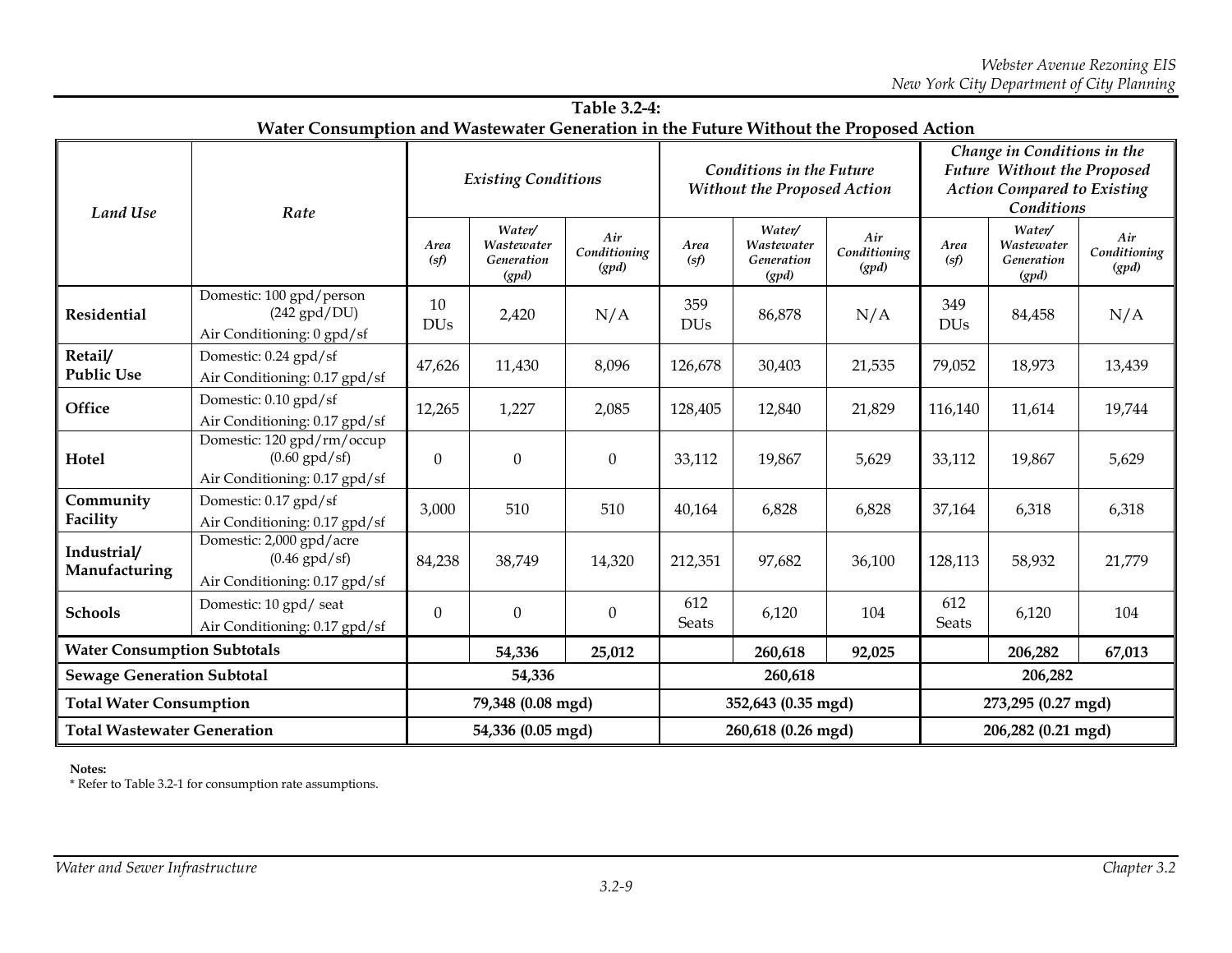## **3.2.3 FUTURE WITH THE PROPOSED ACTION**

In the future with the proposed action, the existing water supply, wastewater treatment and stormwater management systems are expected to support the proposed action without incurring significant adverse impacts. The proposed action would facilitate more mixed-use commercial and residential development than would occur in the future without the proposed action. With the proposed action the rezoning area would include a total of 957 dwelling units, 198,316 sf of retail/public use (including FRESH food stores and restaurants) space, 144,978 sf of office space, 47,946 sf of community facility space, 90,847 sf of industrial/manufacturing and 756 parking spaces. Compared to the condition in the future without the proposed action, conditions in the future with the proposed action would add a net total 738 dwelling units, 71,638 sf of retail space, 16,573 sf of office, 7,782 sf of community facility space, and a decrease of 27,612 sf of hotel, 78,152 sf of industrial and manufacturing use, and 226 parking spaces.

## **Water Supply**

The proposed action would not result in significant adverse impacts on the city's water supply system. As shown in Table 3.2-5, the proposed development would generate a water supply demand of approximately 497,234 gpd (0.50 mgd), an increase of 144,591 gpd (0.14 mgd) or approximately 41 percent, compared to demand in the future without the proposed action. Demand with the proposed action would represent less than 0.1 percent of the city's water supply demand. The incremental demand with the proposed action would, therefore, not adversely impact the city's water supply or system water pressure.

#### **Wastewater Treatment**

In the future with the proposed action, wastewater from the study area would continue to be treated by the Wards Island and Hunts Point WPCPs. The capacity of the plants would not change as a result of the proposed action and the facilities would retain their SPDES permitted capacities of 275 mgd and 200 mgd, respectively. As shown in Table 3.2-5, the proposed action would generate approximately 406,870 gpd of sanitary sewage. This sanitary sewage generation is a 146,252 gpd (0.15 mgd or 56 percent) increase from the amount of sanitary sewage that would be generated in the future without the proposed action. The increase represents  $0.170.13$  percent of the reserve capacity of the Wards Island WPCP and a decrease of 0.02 0.03 percent of the reserve capacity of the Hunts Point WPCP compared to the future without the proposed action. Table 3.2-7 shows the additional wastewater generated in the subcatchment areas within the development sites. Since the demand associated with the proposed action is well within the capacity of the treatment plant, no significant adverse impacts to the city's wastewater treatment services would occur as a result of the rezoning.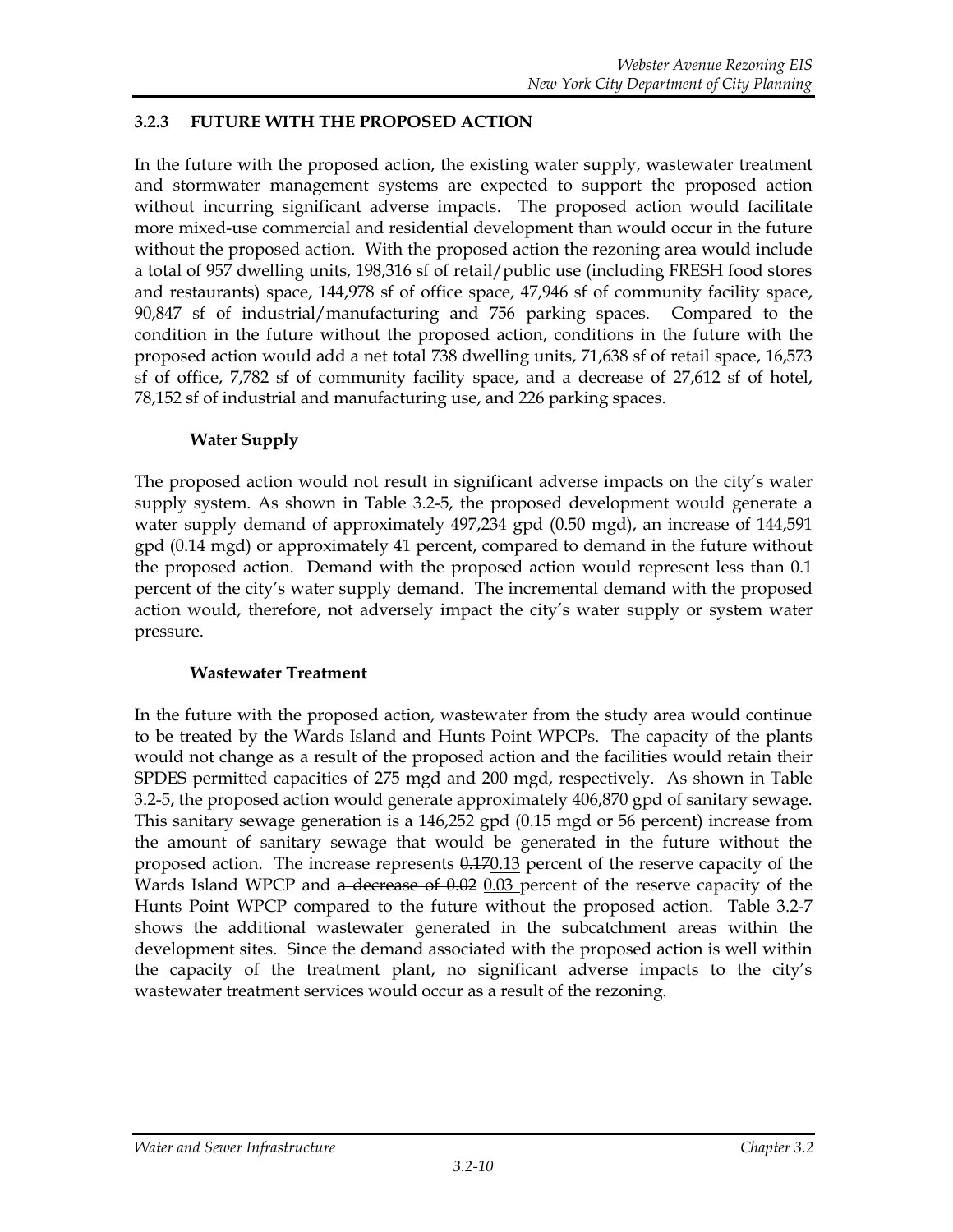|                                    |                                                                                                |                     |                                                                | Table 3.2-5:                 |                                                             |                                             |                              |                                                                                             |                                             |                              |
|------------------------------------|------------------------------------------------------------------------------------------------|---------------------|----------------------------------------------------------------|------------------------------|-------------------------------------------------------------|---------------------------------------------|------------------------------|---------------------------------------------------------------------------------------------|---------------------------------------------|------------------------------|
|                                    | Water Consumption and Wastewater Generation in the Future Without and With the Proposed Action |                     |                                                                |                              |                                                             |                                             |                              |                                                                                             |                                             |                              |
|                                    | Rate                                                                                           |                     | <b>Conditions in the Future</b><br>Without the Proposed Action |                              | <b>Conditions in the Future</b><br>With the Proposed Action |                                             |                              | Changes in Water Consumption and<br><b>Wastewater Generated</b><br>With the Proposed Action |                                             |                              |
| <b>Land Use</b>                    |                                                                                                | Area (sf)           | Water/<br>Wastewater<br>Generation<br>(gpd)                    | Air<br>Conditioning<br>(gpd) | Area<br>(sf)                                                | Water/<br>Wastewater<br>Generation<br>(gpd) | Air<br>Conditioning<br>(gpd) | Area (sf)                                                                                   | Water/<br>Wastewater<br>Generation<br>(gpd) | Air<br>Conditioning<br>(gpd) |
| <b>Residential</b>                 | Domestic: 100 gpd/person<br>$(242$ gpd/DU)<br>Air Conditioning: 0 gpd/sf                       | 359<br><b>DUs</b>   | 86,878                                                         | N/A                          | 1,097<br><b>DUs</b>                                         | 265,474                                     | N/A                          | 738<br><b>DUs</b>                                                                           | 178,596                                     | N/A                          |
| Retail/<br><b>Public Use</b>       | Domestic: 0.24 gpd/sf<br>Air Conditioning: 0.17 gpd/sf                                         | 126,678             | 30,403                                                         | 21,535                       | 198,316                                                     | 47,596                                      | 33,714                       | 71,638                                                                                      | 17,193                                      | 12,178                       |
| Commercial/<br>Office              | Domestic: 0.10<br>gpd/sf<br>Air Conditioning: 0.17 gpd/sf                                      | 128,405             | 12,840                                                         | 21,829                       | 144,978                                                     | 14,498                                      | 24,646                       | 16,573                                                                                      | 1,657                                       | 2,817                        |
| Hotel                              | Domestic: 120 gpd/rm/occup<br>$(0.75$ gpd/sf)<br>Air Conditioning: 0.17 gpd/sf                 | 33,112              | 19,867                                                         | 5,629                        | 5,500                                                       | 3,300                                       | 935                          | $-27,612$                                                                                   | $-16,567$                                   | $-4,694$                     |
| Community<br>Facility              | Domestic: 0.17 gpd/sf<br>Air Conditioning: 0.17 gpd/sf                                         | 40,164              | 6,828                                                          | 6,828                        | 47,946                                                      | 8,151                                       | 8,151                        | 7,782                                                                                       | 1,323                                       | 1,323                        |
| Industrial/<br>Manufacturing       | Domestic: 2,000 gpd/acre<br>$(0.46$ gpd/sf)<br>Air Conditioning: 0.17 gpd/sf                   | 212,351             | 97,682                                                         | 36,100                       | 134,199                                                     | 61,732                                      | 22,814                       | $-78,152$                                                                                   | $-35,950$                                   | $-13,286$                    |
| <b>Schools</b>                     | Domestic: 10 gpd/ seat<br>Air Conditioning: 0.17 gpd/sf                                        | 612<br><b>Seats</b> | 6,120                                                          | 104                          | 612<br><b>Seats</b>                                         | 6,120                                       | 104                          | $\theta$                                                                                    | $\mathbf{0}$                                | $\theta$                     |
| <b>Water Consumption Subtotals</b> |                                                                                                |                     | 260,618                                                        | 92,025                       |                                                             | 406,870                                     | 90,364                       |                                                                                             | 146,252                                     | $-1,661$                     |
| <b>Sewage Generation Subtotals</b> |                                                                                                |                     | 260,618                                                        |                              | 406,870                                                     |                                             |                              |                                                                                             | 146,252                                     |                              |
| <b>Total Water Consumption</b>     |                                                                                                | 352,643 (0.35 mgd)  |                                                                | 497,234 (0.50 mgd)           |                                                             |                                             | 144,591 (0.14 mgd)           |                                                                                             |                                             |                              |
| <b>Total Wastewater Generation</b> |                                                                                                | 260,618 (0.26 mgd)  |                                                                |                              | 406,870 (0.41 mgd)                                          |                                             |                              | 146,252 (0.15 mgd)                                                                          |                                             |                              |

**Notes:**

\* Refer to Table 3.2-1 for consumption rate assumptions.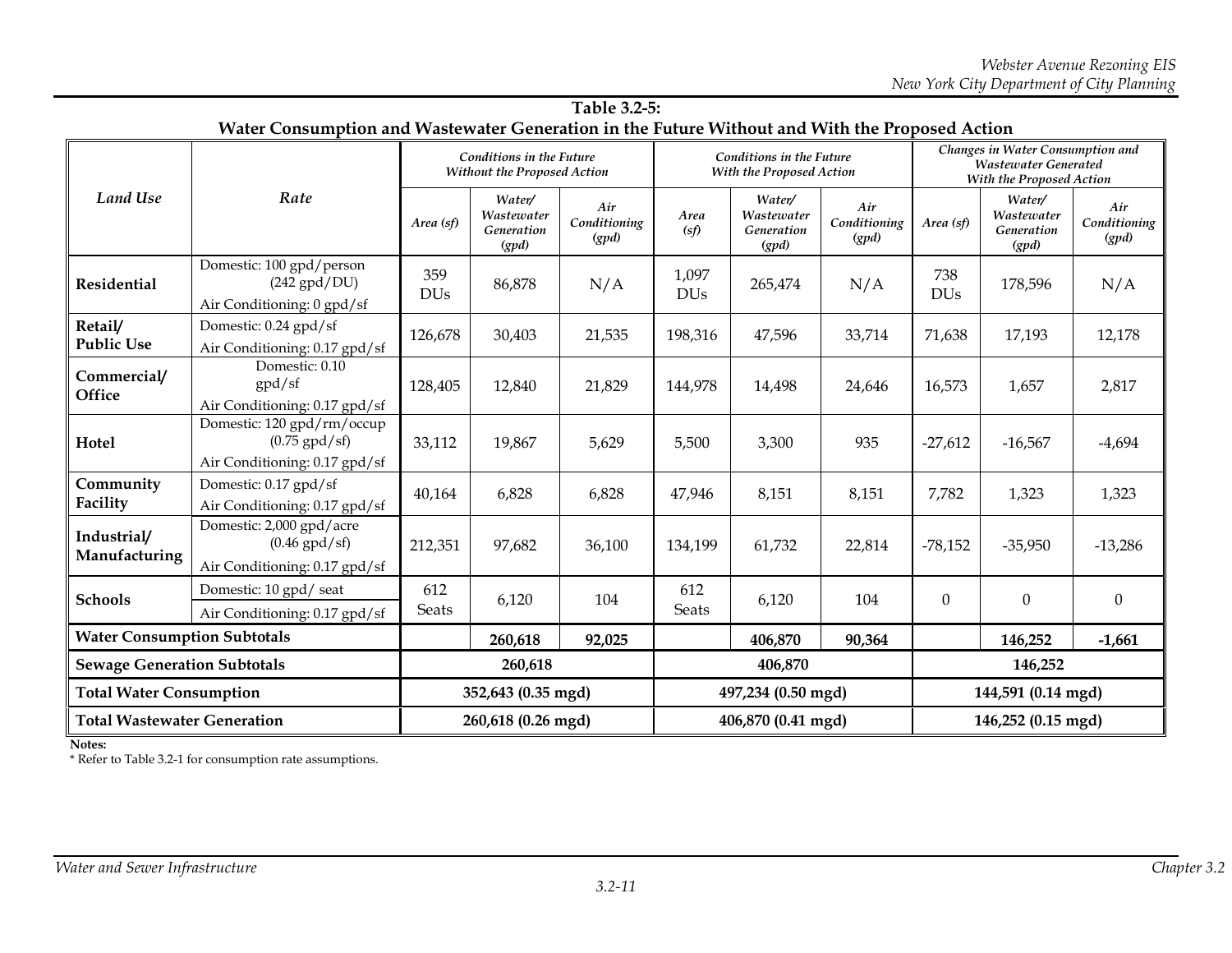## **Stormwater Management**

In the future with the proposed action, the development sites would total 280,374 sf of land, all of which would continue to be covered by impervious surface. Consequently, the stormwater runoff would be similar to that under existing conditions. Table 3.2-6 "Surface Calculations for the Future With the Proposed Action" contains a breakdown of surface area and runoff coefficient calculations by subcatchment area.

| barrace Calculations for the Future With the Froposcu Action |                                                     |                  |                                       |                |                                                   |                         |  |  |  |
|--------------------------------------------------------------|-----------------------------------------------------|------------------|---------------------------------------|----------------|---------------------------------------------------|-------------------------|--|--|--|
|                                                              | WITH-ACTION SCENARIO (PROJECT + NO-ACTION SCENARIO) |                  |                                       |                |                                                   |                         |  |  |  |
|                                                              |                                                     |                  | <b>WEIGHTED RUNOFF COEFFICIENT, C</b> |                |                                                   |                         |  |  |  |
|                                                              | <b>SURFACE TYPE</b>                                 | <b>ROOF</b>      | PAVT &<br><b>WALKS</b>                | <b>OTHER</b>   | <b>GRASS &amp;</b><br><b>SOFT</b><br><b>SCAPE</b> | <b>TOTAL</b>            |  |  |  |
|                                                              | AREA, $\%$                                          | 57%              | $0\%$                                 | 43%            | 0%                                                | 100%                    |  |  |  |
| Ward's<br>Island<br>(WIB-068)                                | <b>SURFACE AREA, SF</b>                             | 133,847          | $\boldsymbol{0}$                      | 100,696        | $\Omega$                                          | 234,543                 |  |  |  |
|                                                              | <b>RUNOFF</b><br><b>COEFFICIENT</b>                 | 1.00             | 0.85                                  | 1.00           | 0.20                                              | 1.00                    |  |  |  |
|                                                              |                                                     |                  |                                       |                |                                                   |                         |  |  |  |
|                                                              | AREA, $\%$                                          | 7875%            | 0%                                    | 2225%          | $0\%$                                             | 100%                    |  |  |  |
| Hunts<br>Point                                               | <b>SURFACE AREA, SF</b>                             | 27,004<br>21,274 | $\mathbf{0}$                          | 7,677<br>7,232 | $\Omega$                                          | <u>34,681</u><br>28,506 |  |  |  |
| $(HP-004)$                                                   | <b>RUNOFF</b><br><b>COEFFICIENT</b>                 | 1.00             | 0.85                                  | 1.00           | 0.20                                              | 1.00                    |  |  |  |
|                                                              |                                                     |                  |                                       |                |                                                   |                         |  |  |  |
|                                                              | AREA, $\%$                                          | 6776%            | $0\%$                                 | 3324%          | 0%                                                | 100%                    |  |  |  |
| <b>Direct</b><br>Drainage                                    | <b>SURFACE AREA, SF</b>                             | 7,420<br>13,026  | $\boldsymbol{0}$                      | 3,730<br>4,099 | $\Omega$                                          | 11,150<br>17,125        |  |  |  |
| to Bronx<br><b>River</b>                                     | <b>RUNOFF</b><br><b>COEFFICIENT</b>                 | 1.00             | 0.85                                  | 1.00           | 0.20                                              | 1.00                    |  |  |  |

| Table 3.2-6:                                                 |
|--------------------------------------------------------------|
| Surface Calculations for the Future With the Proposed Action |

**Notes:**

\* Refer to Table 3.2-2 for assumptions.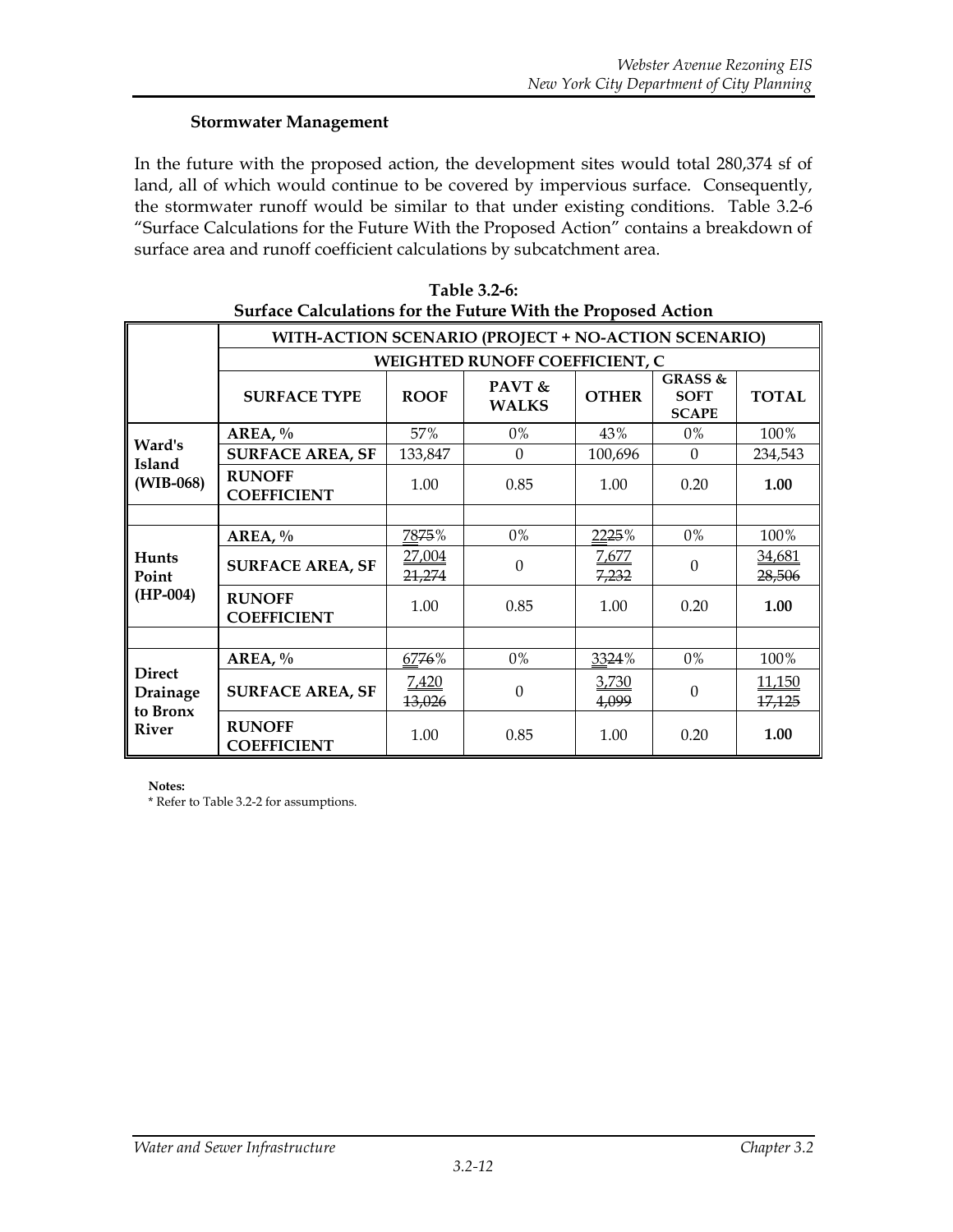#### **Table 3.2-7: Combined Stormwater and Sanitary, and Direct Drainage Volumes from Project Area during Different Storm Events in the Future With the Proposed Action**

|                 | Wards Island    |                     |                                          |                                 |                                                                                    |                                  |  |  |  |  |  |  |
|-----------------|-----------------|---------------------|------------------------------------------|---------------------------------|------------------------------------------------------------------------------------|----------------------------------|--|--|--|--|--|--|
| Rainfall.<br>in | Duration.<br>hr | Total Area.<br>acre | Weighted<br><b>Runoff</b><br>Coefficient | <b>Stormwater</b><br>to CSS, MG | Daily Sanitary<br>Sewage<br><b>Generation</b> per<br><b>CEOR TM,</b><br><b>MGD</b> | Sanitary<br>to CSS,<br><b>MG</b> |  |  |  |  |  |  |
| 0.00            | 3.80            | 5.38                | 1.00                                     | 0.00                            | 0.31640.3515                                                                       | 0.0501<br>0.0557                 |  |  |  |  |  |  |
| 0.40            | 3.80            | 5.38                | 1.00                                     | 0.06                            | 0.31640.3515                                                                       | 0.0501<br>0.0557                 |  |  |  |  |  |  |
| 1.20            | 11.30           | 5.38                | 1.00                                     | 0.18                            | 0.31640.3515                                                                       | 0.1490<br>0.1655                 |  |  |  |  |  |  |
| 2.50            | 19.50           | 5.38                | 1.00                                     | 0.37                            | 0.31640.3515                                                                       | 0.2571<br><u>0.2856</u>          |  |  |  |  |  |  |

#### *Hunts Point*

| Rainfall,<br>in | Duration.<br>hr | Total Area,<br>acre | Weighted<br><b>Runoff</b><br>Coefficient | <b>Stormwater</b><br>to CSS, MG | Daily Sanitary<br>Sewage<br><b>Generation</b> per<br>CEQR TM,<br><b>MGD</b> | Sanitary<br>to CSS,<br><b>MG</b> |
|-----------------|-----------------|---------------------|------------------------------------------|---------------------------------|-----------------------------------------------------------------------------|----------------------------------|
| 0.00            | 3.80            | 0.800.65            | 1.00                                     | 0.00                            | 0.08480.0351                                                                | 0.0134<br>0.0056                 |
| 0.40            | 3.80            | 0.800.65            | 1.00                                     | 0.01                            | 0.0848 <del>0.0351</del>                                                    | 0.0134<br>0.0056                 |
| 1.20            | 11.30           | 0.800.65            | 1.00                                     | 0.030.02                        | 0.08480.0351                                                                | 0.0399<br>0.0165                 |
| 2.50            | 19.50           | 0.800.65            | 1.00                                     | 0.05 <del>0.04</del>            | 0.0848 <del>0.0351</del>                                                    | 0.0689<br>0.0286                 |

*Direct Drainage*

| Rainfall.<br>in | Duration.<br>hr | Total Area.<br>acre  | Weighted<br><b>Runoff</b><br>Coefficient | <b>Stormwater</b><br>to CSS, MG | Daily Sanitary<br>Sewage<br><b>Generation</b> per<br><b>CEQR TM,</b><br><b>MGD</b> | Sanitary<br>to CSS,<br>MG.  |
|-----------------|-----------------|----------------------|------------------------------------------|---------------------------------|------------------------------------------------------------------------------------|-----------------------------|
| 0.00            | 3.80            | 0.26 <del>0.40</del> | 1.00                                     | 0.00                            | 0.00560.0202                                                                       | 0.0009<br>0.0032            |
| 0.40            | 3.80            | 0.260.40             | 1.00                                     | 0.00                            | 0.00560.0202                                                                       | 0.0009<br>0.0032            |
| 1.20            | 11.30           | 0.26 <del>0.40</del> | 1.00                                     | 0.010.01                        | 0.00560.0202                                                                       | 0.0027<br>0.0095            |
| 2.50            | 19.50           | 0.26 <del>0.40</del> | 1.00                                     | 0.020.03                        | 0.0056 <del>0.0202</del>                                                           | 0.0046<br><del>0.0164</del> |

*Water and Sewer Infrastructure Chapter 3.2*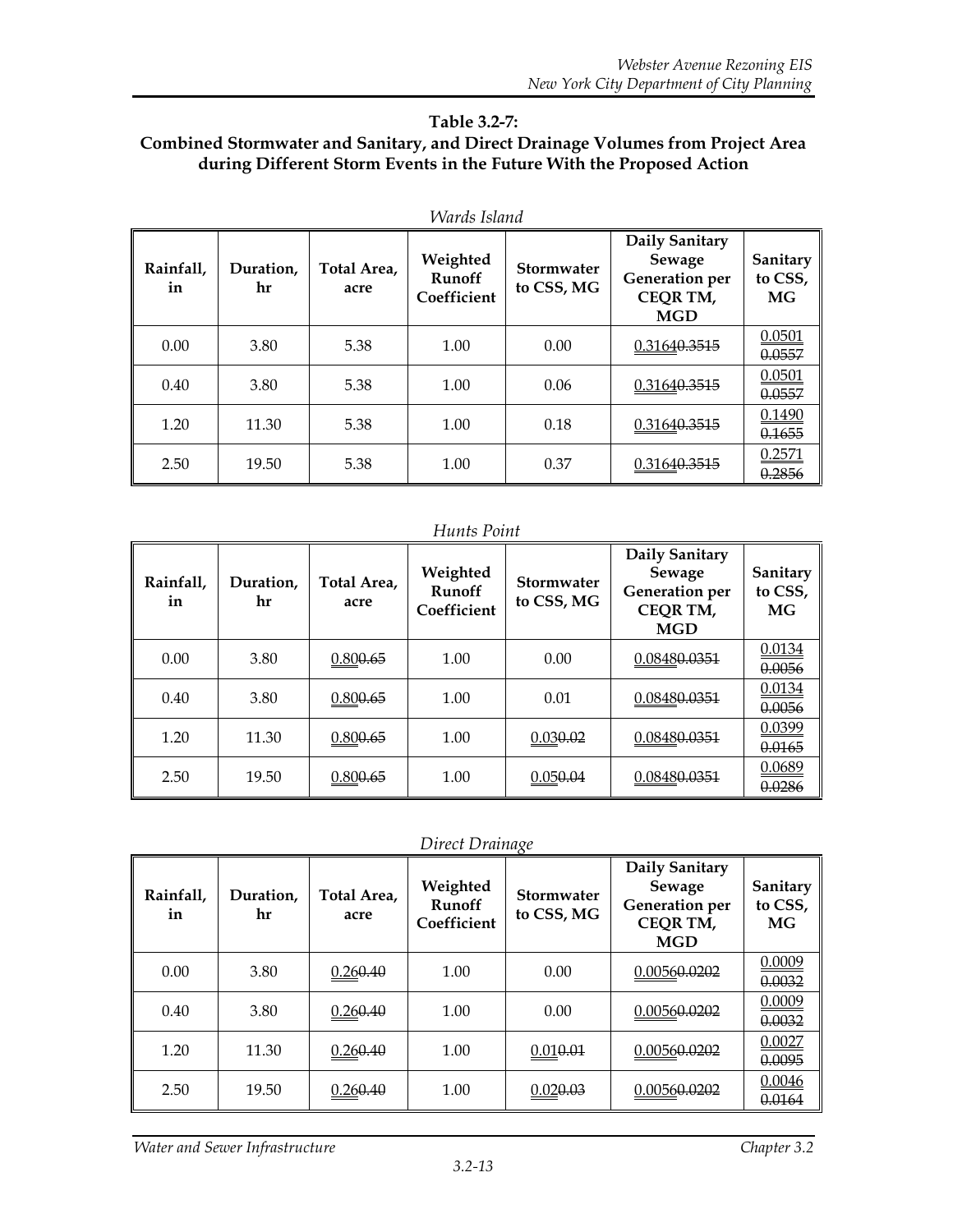A comparison of combined Stormwater Runoff and Wastewater flows in the future with the proposed action with existing combined flows and combined flows in the future without the proposed action is provided in Table 3.2-8. As shown in this table, the total combined stormwater and wastewater flows with the proposed action would result in an increase of the combined flows compared to the existing conditions during a range of storm events.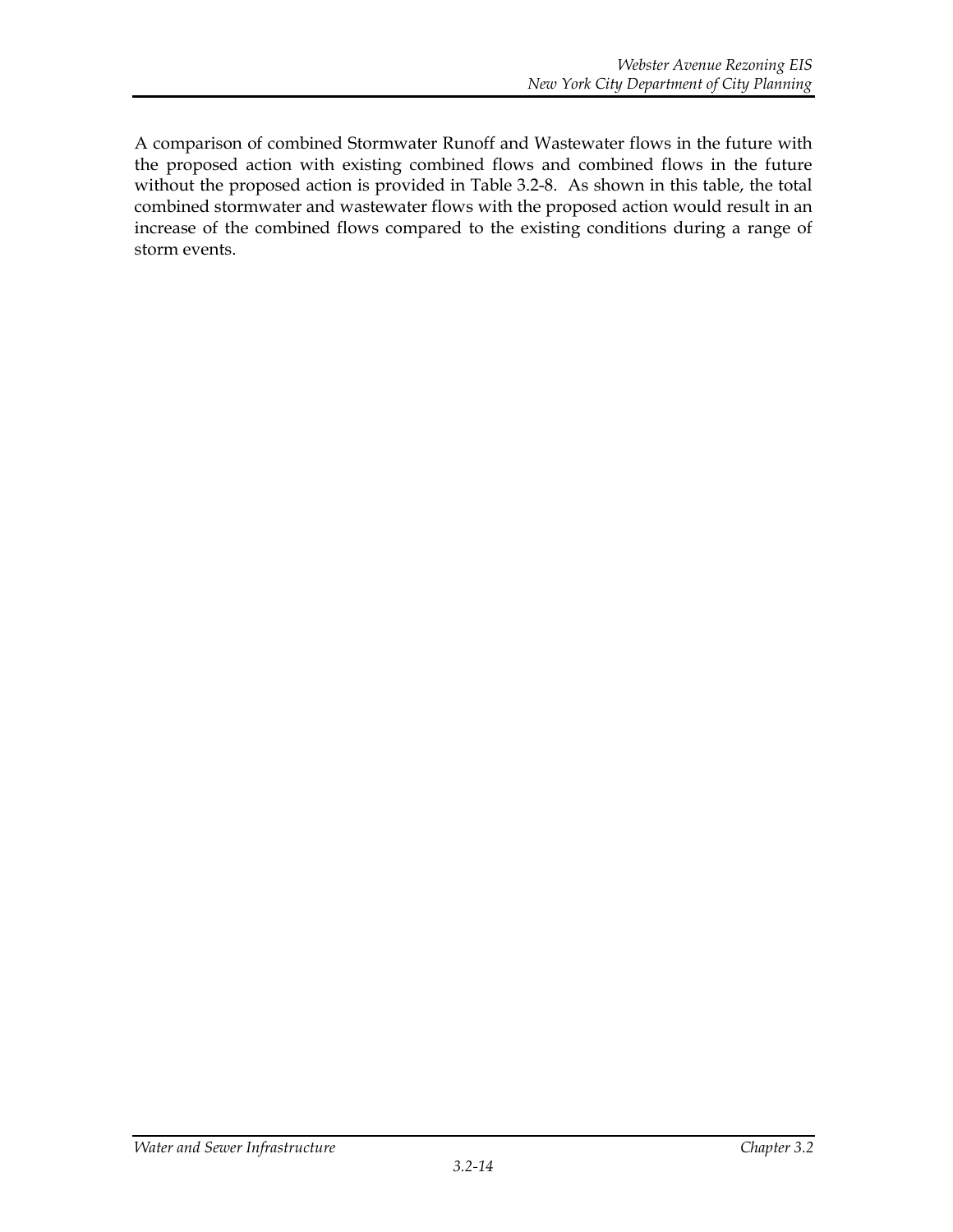#### **Table 3.2-8:**

#### **Combined Stormwater and Sanitary, and Direct Drainage Volumes from Project Area during Different Storm Events, Comparison of Existing Conditions to Future With the Proposed Action Conditions**

| Existing                   |                                  | Area = 234,543 SF (5.38 ACRES)                              |                                    |                                             |                               |                                      |                                    | Area = 34,681 SF (0.80 ACRES) <del>Area = 28,506</del><br><b>SF (0.65 ACRES)</b> |                               | Area = $11,150$ SF (0.26 ACRES)Area = $17,325$ SF<br>$(0.40 \text{ ACRES})$ |                                    |                                             |                               |
|----------------------------|----------------------------------|-------------------------------------------------------------|------------------------------------|---------------------------------------------|-------------------------------|--------------------------------------|------------------------------------|----------------------------------------------------------------------------------|-------------------------------|-----------------------------------------------------------------------------|------------------------------------|---------------------------------------------|-------------------------------|
|                            |                                  | Wards Island                                                |                                    |                                             |                               |                                      |                                    | <b>Hunts Point</b>                                                               |                               | <b>Direct Drainage</b>                                                      |                                    |                                             |                               |
| Rainfall<br>Volume<br>(in) | Rainfall<br>Duration<br>$(hr)^3$ | Runoff<br>Volume<br>Direct<br>Drainage<br>(MG) <sup>4</sup> | Runoff<br>Volume to<br>CSS<br>(MG) | Sanitary<br>Volume to<br><b>CSS</b><br>(MG) | Total<br>Volume to<br>CSS(MG) | Runoff<br>Volume<br>to River<br>(MG) | Runoff<br>Volume<br>to CSS<br>(MG) | Sanitary<br>Volume to<br>CSS(MG)                                                 | Total<br>Volume to<br>CSS(MG) | Runoff<br>Volume<br><b>Direct</b><br>Drainage<br>(MG) <sup>4</sup>          | Runoff<br>Volume<br>to CSS<br>(MG) | Sanitary<br>Volume to<br><b>CSS</b><br>(MG) | Total<br>Volume to<br>CSS(MG) |
| 0.00                       | 3.80                             | 0.0000                                                      | 0.0000                             | 0.0083                                      | 0.0083                        | 0.0000                               | 0.0000                             | 0.00012                                                                          | 0.00012                       | 0.0000                                                                      | 0.0000                             | 0.00021                                     | 0.00021                       |
| 0.40                       | 3.80                             | 0.0000                                                      | 0.0554                             | 0.0083                                      | 0.0637                        | 0.0000                               | 0.0056<br>0.0069                   | 0.00012                                                                          | 0.0057<br>0.0072              | 0.0025<br>0.0012                                                            | 0.0000                             | 0.00021                                     | 0.00021                       |
| 1.20                       | 11.30                            | 0.0000                                                      | 0.1663                             | 0.0246                                      | 0.1909                        | 0.0000                               | 0.0167<br>0.0208                   | 0.00037                                                                          | 0.0170<br>0.0215              | 0.0076<br>0.0035                                                            | 0.0000                             | 0.00072                                     | 0.00072                       |
| 2.50                       | 19.50                            | 0.0000                                                      | 0.3464                             | 0.0425                                      | 0.3890                        | 0.0000                               | 0.0348<br>0.0433                   | 0.000512                                                                         | 0.0353<br>0.0445              | 0.0158<br>0.0074                                                            | 0.0000                             | 0.001104                                    | 0.001104                      |

| Future                     |                                           | Area = 234,543 SF (5.38 ACRES)                              |                                           |                                             |                                   |                                      |                                | Area = 34,681 SF (0.80 ACRES)Area = 28,506<br><b>SF (0.65 ACRES)</b> |                                | Area = 11,150 SF (0.26 ACRES)Area = 17,325 SF<br>$(0.40$ ACRES) |                                    |                                             |                               |
|----------------------------|-------------------------------------------|-------------------------------------------------------------|-------------------------------------------|---------------------------------------------|-----------------------------------|--------------------------------------|--------------------------------|----------------------------------------------------------------------|--------------------------------|-----------------------------------------------------------------|------------------------------------|---------------------------------------------|-------------------------------|
|                            |                                           | <b>Wards Island</b>                                         |                                           |                                             |                                   | <b>Hunts Point</b>                   |                                |                                                                      |                                | <b>Direct Drainage</b>                                          |                                    |                                             |                               |
| Rainfall<br>Volume<br>(in) | Rainfall<br>Duration<br>(hr) <sup>3</sup> | Runoff<br>Volume<br>Direct<br>Drainage<br>(MG) <sup>4</sup> | Runoff<br>Volume to<br><b>CSS</b><br>(MG) | Sanitary<br>Volume to<br><b>CSS</b><br>(MG) | Total<br>Volume<br>to CSS<br>(MG) | Runoff<br>Volume<br>to River<br>(MG) | Runoff<br>Volume to<br>CSS(MG) | Sanitary<br>Volume to<br>CSS(MG)                                     | Total<br>Volume to<br>CSS (MG) | Runoff<br>Volume<br>Direct<br>Drainage<br>(MG) <sup>4</sup>     | Runoff<br>Volume<br>to CSS<br>(MG) | Sanitary<br>Volume to<br><b>CSS</b><br>(MG) | Total<br>Volume to<br>CSS(MG) |
| 0.00                       | 3.80                                      | 0.0000                                                      | 0.0000                                    | 0.0501<br>0.0557                            | 0.0501<br>0.0557                  | 0.0000                               | 0.0000                         | 0.0134<br>0.0056                                                     | 0.0134<br>0.0056               | 0.0000                                                          | 0.0000                             | 0.0009<br>0.0032                            | 0.0009<br>0.0032              |
| 0.40                       | 3.80                                      | 0.0000                                                      | 0.0585                                    | 0.0501<br>0.0557                            | 0.1086<br>0.1141                  | 0.0000                               | 0.0086<br>0.0071               | 0.0134<br>0.0056                                                     | 0.0221<br>0.0127               | 0.0028<br>0.0043                                                | 0.0000                             | 0.0009<br>0.0032                            | 0.0009<br>0.0032              |
| 1.20                       | 11.30                                     | 0.0000                                                      | 0.1754                                    | 0.1490<br>0.1655                            | 0.3244<br>0.3409                  | 0.0000                               | 0.0259<br>0.0213               | 0.0399<br>0.0165                                                     | 0.0659<br>0.0379               | 0.0083<br>0.0130                                                | 0.0000                             | 0.0027<br>0.0095                            | 0.0027<br>0.0095              |
| 2.50                       | 19.50                                     | 0.0000                                                      | 0.3655                                    | 0.2571<br>0.2856                            | 0.6226<br>0.6511                  | 0.0000                               | 0.0540<br>0.0444               | 0.0689<br>0.0286                                                     | 0.1229<br>0.0730               | 0.0174<br>0.0270                                                | 0.0000                             | 0.0046<br>0.0164                            | 0.0046<br>0.0164              |

#### **Notes:**

1- If the proposed project crosses over several different CSO subcatchment areas, the above summary table should be completed for each CSO sub-catchment area.

2- If proposed project includes a phased implementation plan or discrete sites, assess volumes using additional cells above (e.g., Site B).

3- Based on *Intensity/duration/Frequency Rainfall Analysis, New York City and the Catskill Mountain Water Supply Reservoirs, Vieux & Associates, Inc., April 4, 2006. The 24-hour rainfall volume is* based on average rainfall intensity over 24-hours (inch/per) times 24 hrs. (Duration information provided by T. Newman & P. Jadhav, HydroQual).

4- The volume (calculated in WS2) of stormwater runoff from any portion of the proposed project site draining to a separate storm sewer or as overland flow directly to a water body should be entered here.

*Water and Sewer Infrastructure Chapter 3.2*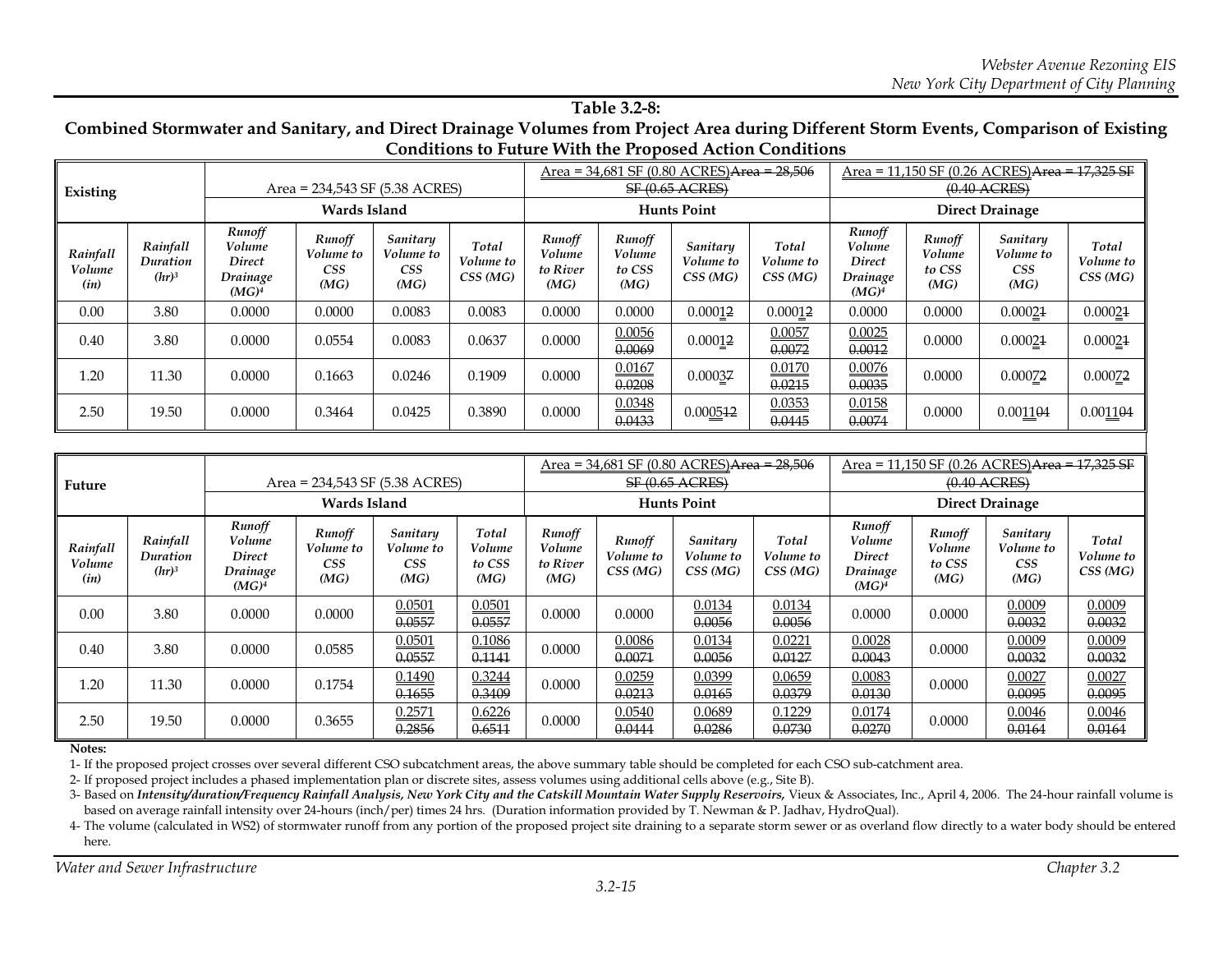As the matrices demonstrate, the combined stormwater and sanitary volumes from the project area increase by approximately 6460 percent to 79290 percent above existing conditions dependent on subcatchment area and different storm events. Flows and volumes to the combined sewer system would increase from the project area. These increased volumes and flows would be conveyed to Hunts Point WPCP, Wards Island WPCP, or discharged directly to the Bronx River, dependent upon the storm event.

A BMP concept plan was developed and submitted to DEP between the draft and final EIS to illustrate the opportunities for development lots within rezoned areas to incorporate onsite stormwater source controls during site planning and building design phases of project development.

#### **STORMWATER BEST MANAGEMENT PRACTICES CONCEPT PLAN SUMMARY**

The following Stormwater Best Management Practices (BMPs) Concept Plan illustrates opportunities for development lots within the proposed rezoning areas to incorporate onsite stormwater source controls during site planning and building design phases of project development. and help achieve a target stormwater release rate of 0.25 CFS or 10% of the allowable flow per the drainage plan, whichever is greater. The concept plan addresses this primarily through a description of the proposed building form, first in the growth inducing aspect of the proposal along Webster Avenue and second in the neighborhood preservation areas of Bedford Park and Norwood.

## **Building Form on Webster Avenue**

As described in the Project Description, building form on Webster Avenue is made up of R7D/C2-4, C4-5D and C4-4 districts. R7D/C2-4 district permits residential, commercial, and community facility development with maximum Floor Area Ratios (FAR) of 4.20, 2.00, and 4.20 respectively. There are 128 lots in the proposed R7D/C2-4, 18 of those are considered projected development sites and 35 are potential in the Reasonable Worst Case Development Scenario (RWCDS). C4-5D district permits residential, commercial, and community facility development at a maximum FAR of 4.20 for each. There are 9 lots in the proposed C4-5D, 4 of those are considered projected development sites and 4 are potential in the RWCDS. C4-4 districts can be major commercial centers located outside of the central business districts with a maximum commercial FAR of 3.40. C4-4 districts can also be used for residential and/or community facilities. There are 34 lots in the proposed C4-4, 3 of those are considered projected development sites and 7 are potential in the RWCDS.

BMPs suitable for these districts include green roofs and blue roofs, which would retain or release stormwater with slowed discharge rates to control peak run off rates. Blue roofs can be constructed on new roofs at limited additional cost to the developer, property manager or tenants. Trees planted per NYC's street tree requirements could also be constructed to capture and store water below the tree pit at low additional costs. Walkways, courtyards and other paved areas onsite could utilize porous concrete or asphalt. In full residential C4-4 districts other BMPs suitable include onsite rain gardens, infiltration swales and stormwater detention is possible, where open space is required. Subsurface vaults/tanks, stone beds, stormwater chambers, and perforated pipes allow storm water to seep into the ground, where site conditions allow, and store water for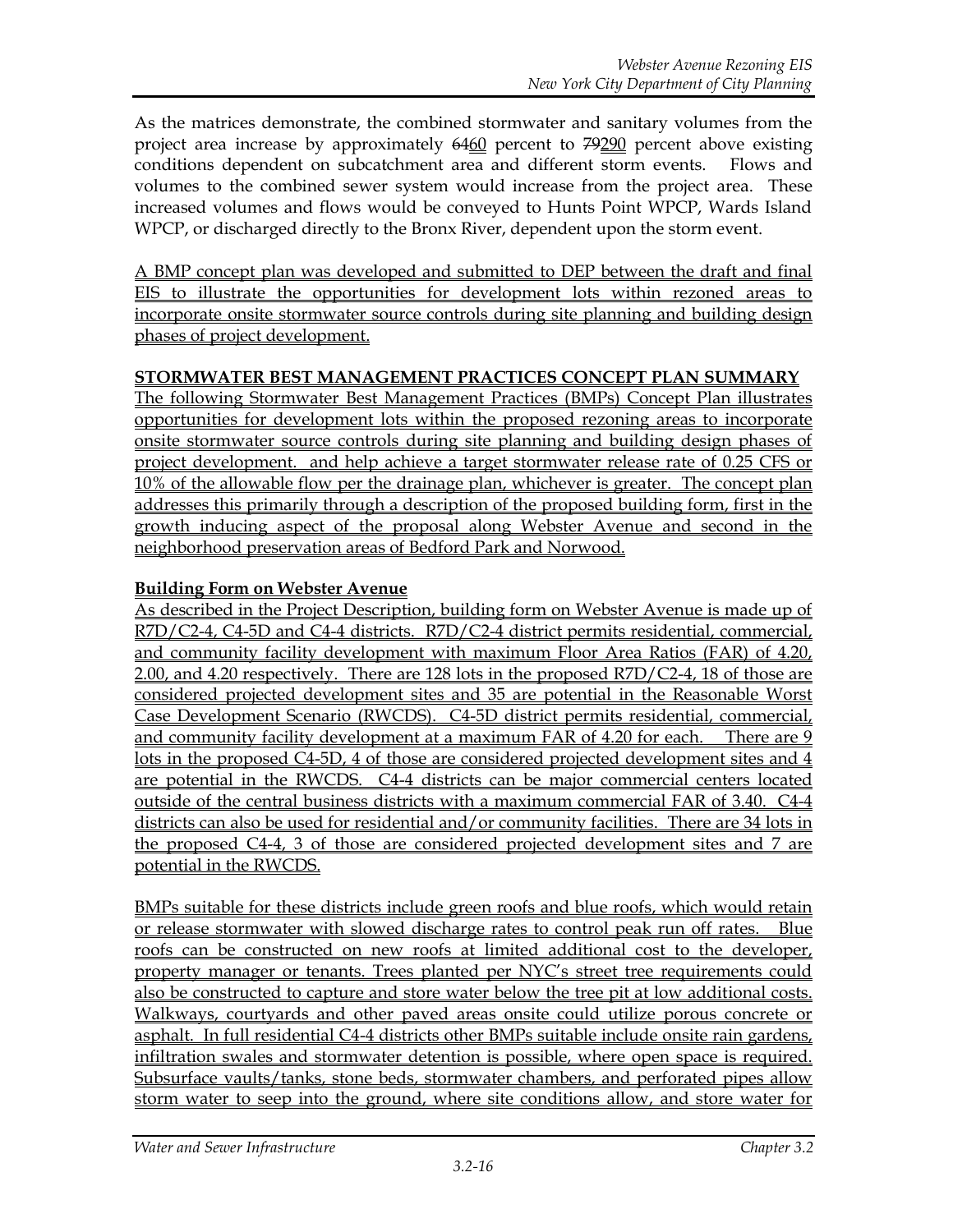gradual release during rain events freeing up capacity in combined and separate storm sewers are also recommended in C4-4 districts.

BMP concept plans for R7D/C2-4 and C4-5 districts show that blue and green roofs would be particularly suitable given that lot coverage by the building footprint and rooftop is typically 65-100% of the lot depending on whether residential rear yards are used or retail is provided on the ground floor. Tree plantings to capture stormwater as well as porous pavement for walkways, courtyards or other paved surfaces could also be utilized within these zoning lots and the characteristic uses of these zoning lots i.e., residential and commercial and the need for users to access the street, building and/or parking. C4-4 districts have a flexible building envelope because of the height factor regulations and therefore provide more opportunities for incorporating ground level BMPs, such as bioswales or other pervious surfaces.

Incorporation of the BMPs, summarized above, on the development sites should be designed to achieve a target stormwater release rate of 0.25 cfs or 10% of the allowable flow per the drainage plan, whichever is greater.

# **Contextual Districts**

Contextual districts include R4A, R5A, R5B, R5D R6B, R7A, and R7B districts. These districts were described in detail in the Project Description. Generally, R4A and R5A districts only permit detached single- and two-family residences; R5B districts allow all housing types; R6B are typical row house districts which permit residential and community facility uses; and R7A and R7B districts permit residential and community facility uses. There are 14 lots in the proposed R4A; 209 lots in the proposed R5A; 400 lots in the proposed R5B; 175 lots in the proposed R6B; 95 lots in the proposed R7A; and 504 lots in the proposed R7B district.

BMPs suitable for R4A, R5A, R5B, R5D, R6B and R7A districts development include rain gardens, infiltration swales or subsurface open bottom detention systems where open space and yards are required. Subsurface vaults/tanks, stone beds, stormwater chambers, and perforated pipes to allow storm water to seep into the ground, where site conditions allow, and store water for gradual release during rain events freeing up capacity in combined and separate storm sewers. Walkways and other paved areas onsite could be constructed with permeable concrete or porous asphalt. In addition, rain barrels and cisterns could be connected to external downspouts where overflow is connected to the sewer system and stored water could be used to irrigate landscaped and grassed areas onsite. Green and blue roofs and planting strips and stormwater planters, designed to retain or detain stormwater runoff, should also be considered for R6B, R7A, and R7B districts.

The R4A, R5A, R5B, R5D, R6B, R7A and R7B districts result in buildings with ground level open spaces as a result of yard requirements or maximum lot coverage requirements. R4A, R5A, R5B and R6B district also have a planting requirement for the front yards which facilitates use of storm-water planter or planting strips. These buildings will allow for BMPs which utilize ground level open space for infiltration or detention. The R4A, R5A, R5B districts typically have 40 – 55% lot coverage and R5D,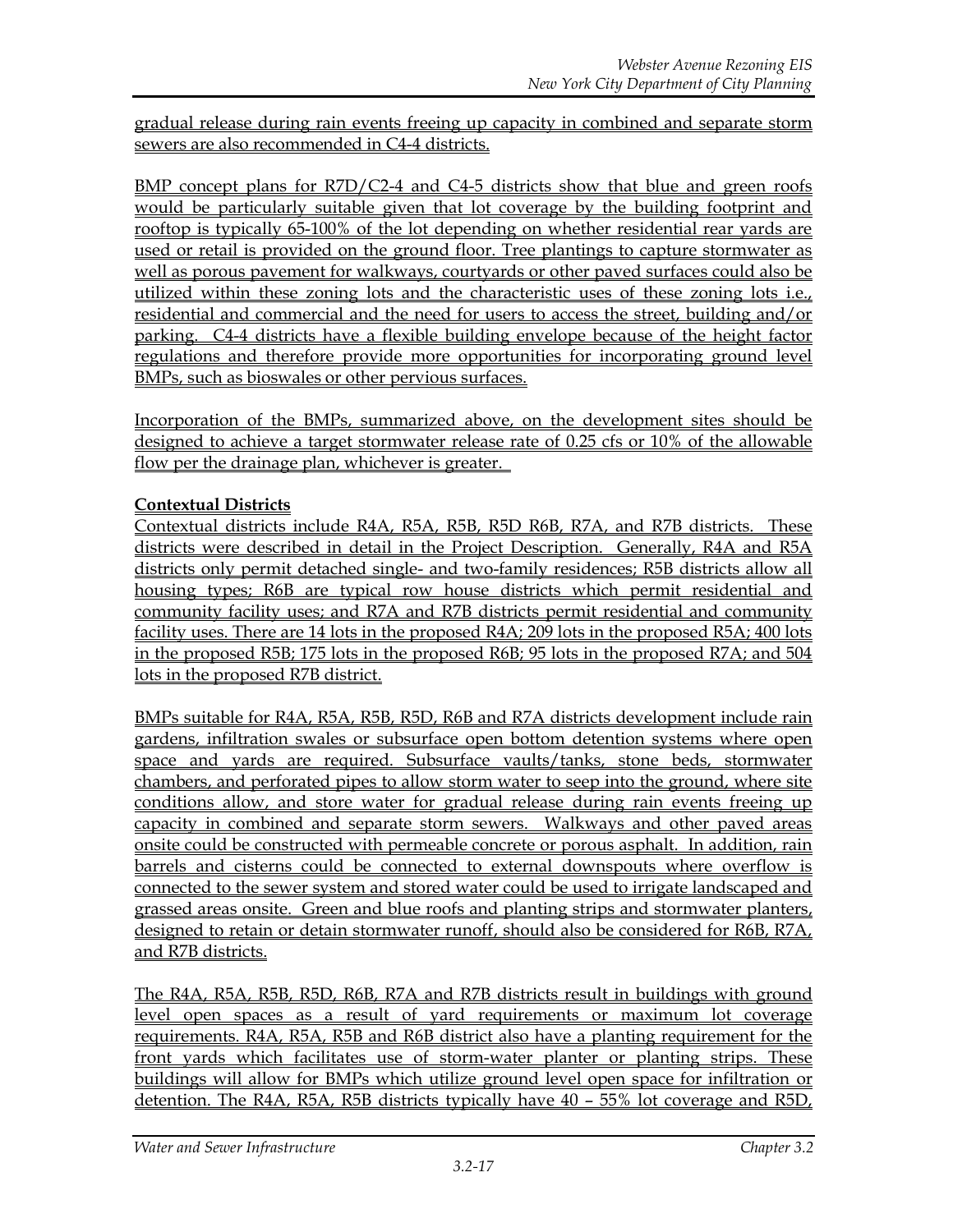R6B, R7A and R7B districts have typically 50 – 80% lot coverage. Therefore the zoning district with higher amount of open space/lesser lot coverage will have greater opportunities for ground level BMPs and those with greater lot coverage can better utilize roof based BMPs.

Additionally, buildings in the R4A and R5A districts are generally 1 -2 family houses which can potentially have pitched roofs. The pitched roofs in such buildings would preclude green roof/blue roofs however rainwater collection systems like downspouts connected to the sewer system or water storage can be applied. The R5B, R5D, R6B, R7A and R7B districts which are more likely to have flat roofs can utilize roof based BMPs.

Incorporation of the BMPs, summarized above, on the development sites should be designed to achieve a target stormwater release rate of 0.25 cfs or 10% of the allowable flow per the drainage plan, whichever is greater.

## **Enterprise Green Communities**

The Department of Housing Preservation and Development (HPD) is mandating that all projects to use their funding sources are to be certified as green buildings by Enterprise Green Communities. This program either mandates or provides optional support for many on-site water retention or water management building technologies. It also requires that water conserving fixtures and appliances be used. The Inclusionary Housing program, which is being applied in the proposed R7D and C4-5 D zoning districts, would provide a power incentive for affordable housing to be built using HPD programs, which in turn would require many of the BMPs described above.

BMPs suitable for Enterprise Green Communities include green roofs and blue roofs, which would retain or release stormwater with slowed discharge rates to control peak run off rates. Blue roofs can be constructed on new roofs at limited additional cost to the developer, property manager or tenants. Trees planted could capture and store water below the tree pit at low additional costs. Walkways, courtyards and other paved areas onsite could utilize porous concrete or asphalt.

The proposed project may be inconsistent with the existing drainage plan, which is based on outdated zoning. Exiting sanitary sewers in some portions of the rezoning area may not be able to accommodate increased wastewater flows generated by increased zoning densities. To be issued a permit to connect to a city sewer, an applicant proposing a new development or expansion of an existing development within the proposed rezoning area may be required to submit a site-specific hydraulic analysis DEP for its review and approval. The site specific hydraulic analysis would establish the adequacy of the existing combined sewer systems that would serve the development lot. Based on this site-specific hydraulic analysis, sewer improvements or onsite detention that account for downstream and upstream zoning and related densities may be required of the applicant at the time of the house or site connection proposal.

Self-certification of house or site connection proposals will not be permitted by the Department of Buildings or DEP in connection with any proposed new developments or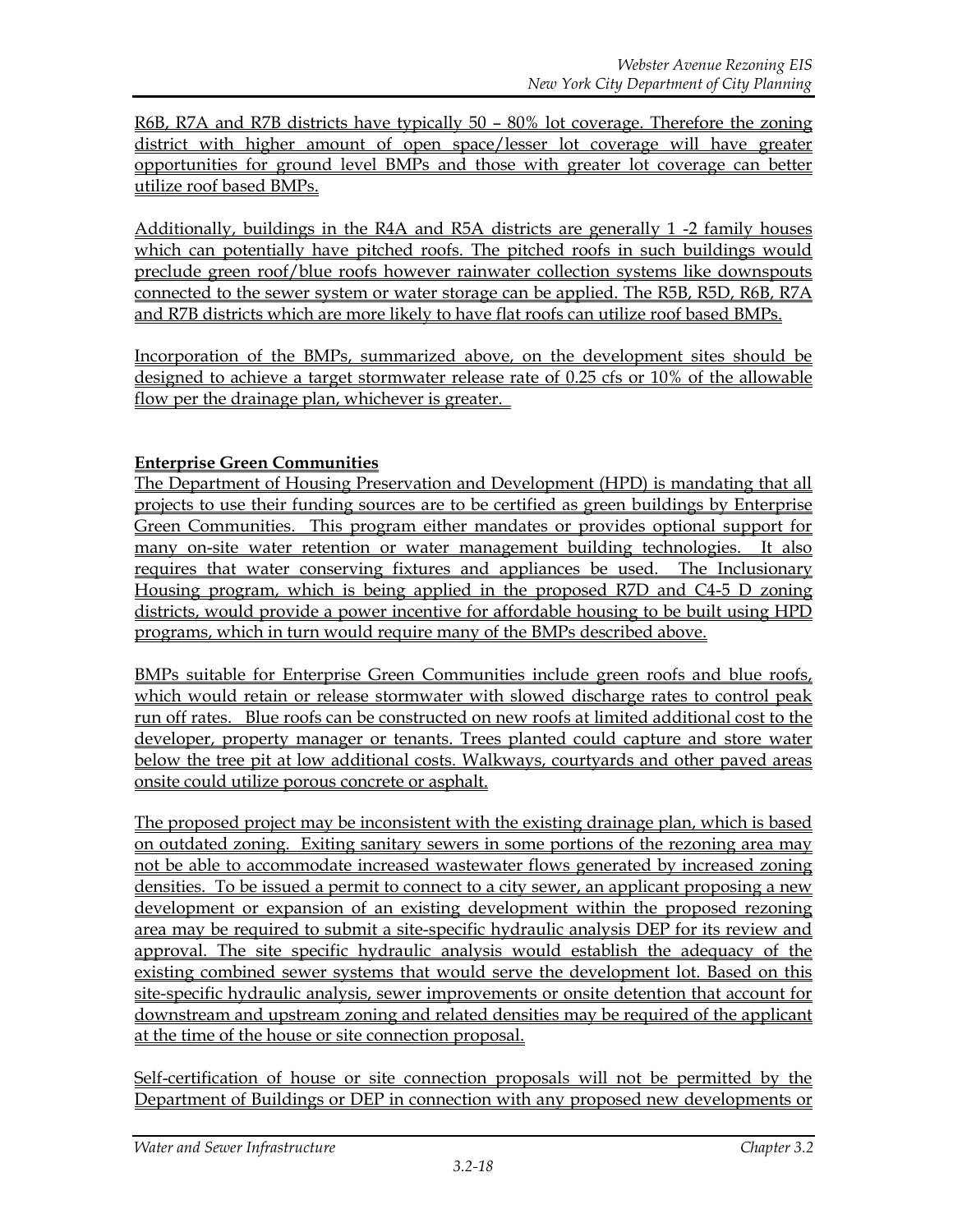expansions of existing development for which sewer connections are required including the Blocks and Lots listed in Tables 2.0-6a and b of this EIS.

Based on the analysis described above, conducted pursuant to CEQR Technical Manual methodologies, in concert with the measures described above, it is concluded that the proposed actions would not result in significant adverse impacts to the local water supply, sanitary wastewater treatment, or stormwater management infrastructure systems with the above measures in place.

# **CONCLUSION**

# **Water Supply**

In the future with the proposed action, development on the projected development sites would generate water supply demand of approximately 0.14 mgd greater than estimated in the future without the proposed action. This demand represents less than 0.1 percent of the city's overall water supply demand of 1.3 billion gallons per day. Therefore, since the proposed action would not result in developments that consume an exceptional amount of water, the proposed action would not result in a significant adverse impact on the city's water supply or water pressure.

# **Wastewater Treatment**

The proposed action would generate approximately 0.15 mgd more sanitary sewage over the future without the proposed action, which is equivalent to  $0.17013$  percent of the 91 mgd reserve capacity of the Wards Island WPCP and  $0.02003$  percent of the 86 mgd reserve capacity of the Hunts Point WPCP. Therefore, the proposed action would not result in a significant adverse impact on the WPCP.

# **Sanitary and Stormwater Drainage and Management**

The proposed action would not generate substantial additional runoff compared to the amount of runoff that would occur in the future without the proposed action. Because the amount of impervious surfaces (roofs, pavement, etc) on the projected development sites would not change substantially as compared to the existing and no build conditions, there would not be a substantial increase of stormwater runoff as a result of the action.

In order to better reflect the City's commitment to improving the capacity of the water and sewer infrastructure through green infrastructure investments, the lead agency will continue to coordinate with NYCDEP between the Draft EIS and Final EIS to undertake the following measures:

• Apply to all projected and potential sites in the rezoning area a provision that would establish, for properties in the area, a rigorous infrastructure permitting procedure, such as: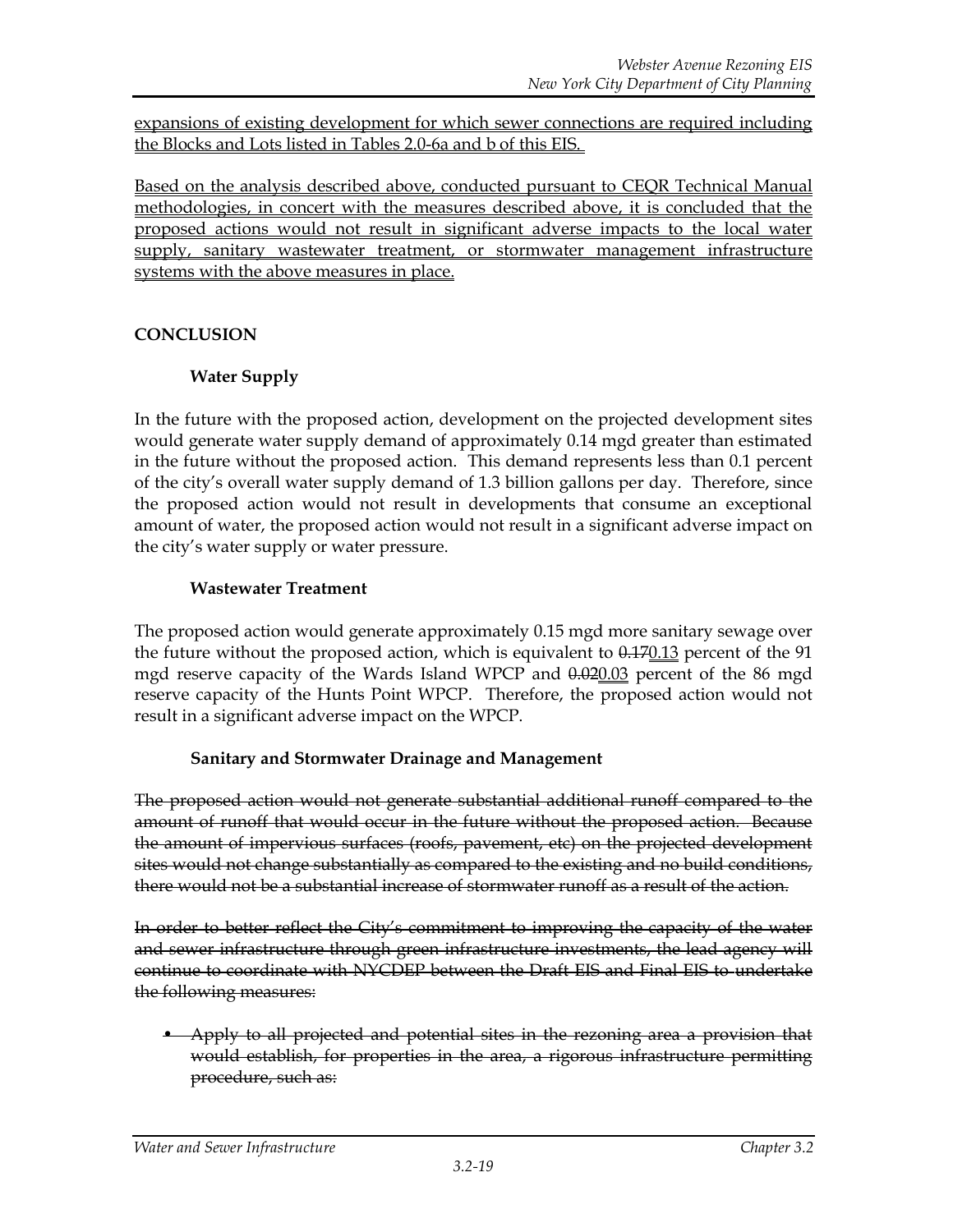**Self-certification of sewer connection applications will not be permitted by the NYC DOB or NYC DEP in connection with any proposed development or enlargement of buildings for which sewer connection approval is required on all Blocks and Lots listed in Tables 2.0-6a and b. Prior to filing a House or Site Connection application, applicants may be required to submit a site-specific hydraulic analysis and a stormwater and water conservation best management practices concept plan to the NYC DEP for its review and approval, to establish the adequacy of existing sanitary and storm sewers to serve the proposed development or enlargement.**

• Prepare a generic, illustrative stormwater best management practices concept plan to exemplify additional measures for freeing up capacity in the affected combined sewer system.

Based upon our Water and Sewer Infrastructure analysis, in concert with the measures described above, we conclude that there would be no significant adverse infrastructure impacts as a result of the proposed actions.

Based on the analysis described above and conducted pursuant to *CEQR Technical Manual* methodologies, it is concluded that the proposed actions would not result in significant adverse impacts to the local water supply, sanitary wastewater treatment, or stormwater management infrastructure systems with the above measures in place.

As shown in Table 3.2-8 "Combined Stormwater and Sanitary, and Direct Drainage Volumes from Project Area during Different Storm Events, Comparison of Existing Conditions to Future With the Proposed Action Conditions," the increased volumes within the CSO subcatchment areas are a direct result of the increased densities and sanitary flows associated with the proposed action. The implementation of low-flow fixtures, as per the New York City Plumbing Code, Local Law 33 of 2007 and the US Environmental Protection Agency's WaterSense Program, will ensure sanitary flows are controlled to the maximum extent feasible.

Enhanced stormwater management throughout the City to improve water quality in adjacent waterways is consistent with recent policies including the *NYC Green Infrastructure Plan* and Mayor Bloomberg's *PlaNYC 2030* and *Sustainable Stormwater Management Plan*. The *NYC Green Infrastructure Plan*, released September 2010, includes a goal of capturing the first inch of rainfall on 10 percent of the impervious areas in combined sewer watersheds through detention or infiltration techniques over 20 years. Generally, *PlaNYC* calls for water quality improvements through stormwater source controls to expand recreation opportunities adjacent to and in the city's waterways. The *Sustainable Stormwater Management Plan*, which describes a framework for meeting this water quality goal, identified new development and redevelopment as a cost effective and feasible means of implementing greater source controls. The *Enterprise Green Communities* program, required for all projects using Department of Housing Preservation and Development (HPD) funding, provides optional support for many onsite water retention or water management building technologies. HPD is mandating that